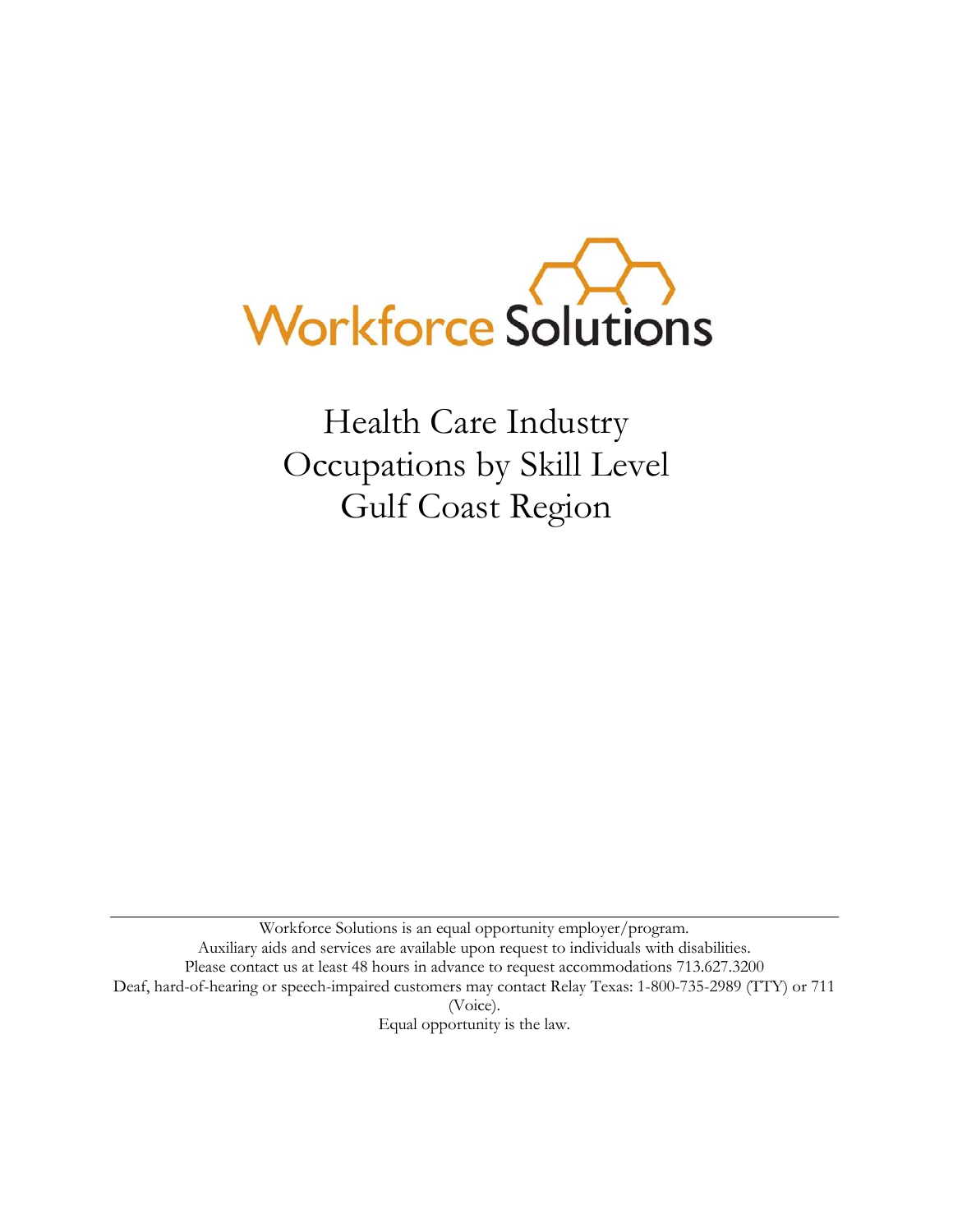

# **Overview**

The health care industry has historically been a stable career choice and continues to offer a wide range of opportunities. Healthy job growth is projected for numerous occupations throughout the industry, from nursing assistants to medical physicians. Education and training requirements range from short term on-the-job training to post-secondary degrees and professional licenses with wages increasing accordingly.

Technological advances are changing the skills required from healthcare workers. Complex medical treatments, quality and safety of patient care, and health informatics, which all affect delivery of care, are prompting upgrades in training and education in many health occupations. New roles, responsibilities and specializations are being created throughout healthcare.

We are providing occupational information in this document to assist individuals making career decisions in the health care industry, regardless of their current education or training credentials.

# **Occupations by Detailed Industry**

Each detailed health care industry has unique staffing patterns; not all are equal which we demonstrate in our tables. For the purposes of this report we have grouped occupations into seven detailed industries:

- Offices of Physicians, Dentists, and Other Healthcare Practitioners
- Clinics and Outpatient Care Centers
- Medical and Diagnostic Laboratories
- Hospitals
- Other Ambulatory Health Care Services
- Home Health Services
- Nursing and Residential Care Facilities

# **Health Care and Health Care Support**

From the wide variety of healthcare career opportunities, not all provide direct patient care. For this reason the accompanying occupational data is broken into two categories for each industry.

- Health care occupations occupations providing direct diagnosing and treatment
- Health care support occupations occupations providing office and administrative support, building and equipment maintenance, and other services supporting the day-to-day operations not involving direct patient care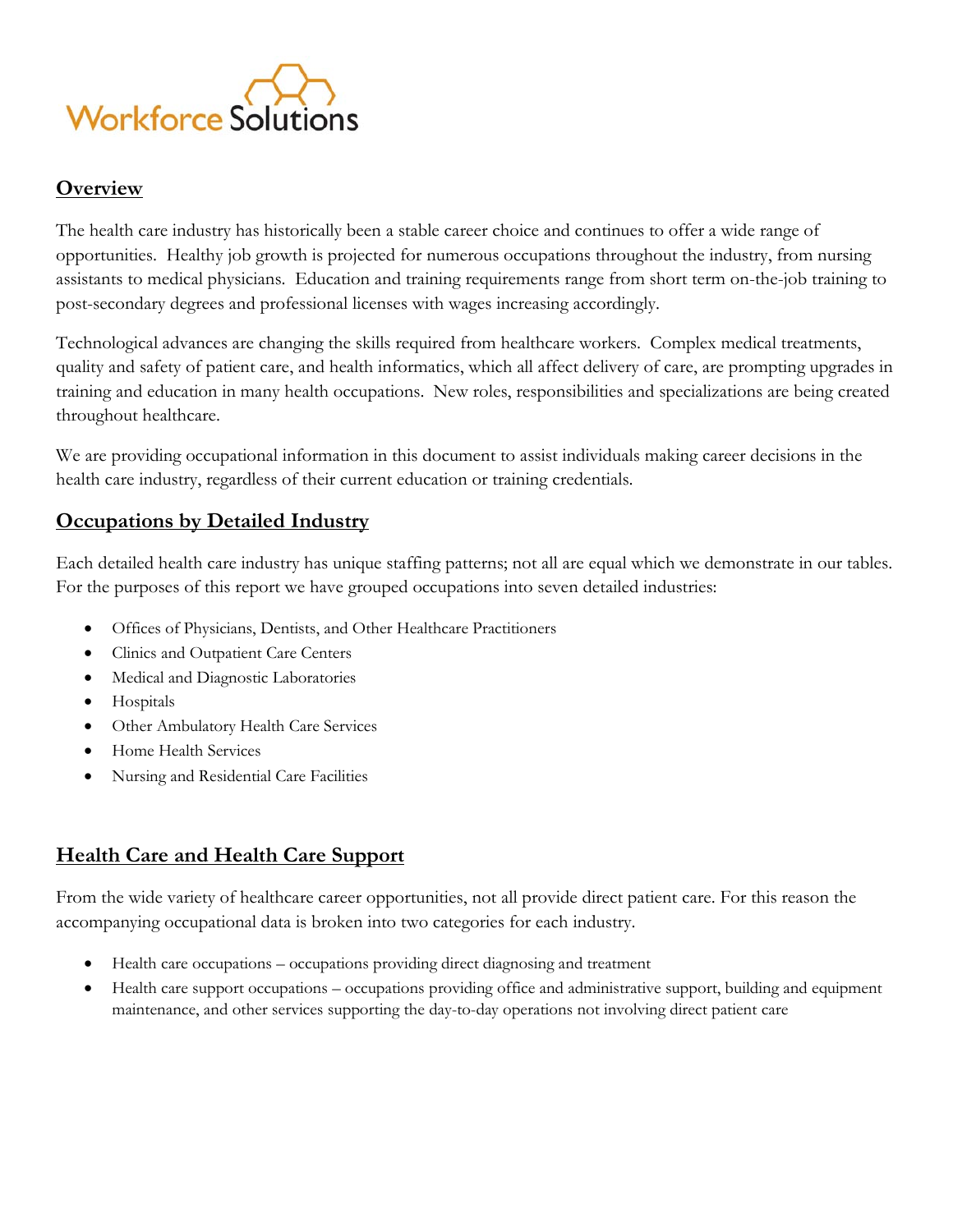

The definitions used in this document are as follows:

- Low-skill occupations those with requirements up to and including a high school diploma and short-term on-the-job training plus others not meeting middle-skill wage criteria
- Middle-skill occupations those with requirements of an associate's degree or high school diploma and one of the following PLUS median wage equal to or greater than the median for all occupations in the region: \$17.68:
	- o Moderate-term on-the-job training
	- o Long-term on-the-job training
	- o Apprenticeship
	- o One year or more experience
	- o Some college, no degree
	- o Postsecondary non-degree award
- High-skill occupations those with requirements of a bachelor's degree or higher
- The Gulf Coast region includes the following 13 Texas counties: Austin, Brazoria, Chambers, Colorado, Fort Bend, Galveston, Harris, Liberty, Matagorda, Montgomery, Walker, Waller and Wharton.

In recent years, numerous research and analysis reports have explored the demand for and importance of middle skill occupations. The impetus behind the reports is to emphasize to policymakers and job candidates the importance of postsecondary education and training for success in these occupations.

Most middle skill studies focus on education, training, and/or on-the-job training data as criteria. We are modifying our criteria by adding the wage requirement above: the occupation must pay a median wage equal to or above the median wage for all occupations in the Gulf Coast Region (\$17.68). We put in this wage requirement to encourage individuals to pursue achievable career goals that raise family income to a self-sufficient level.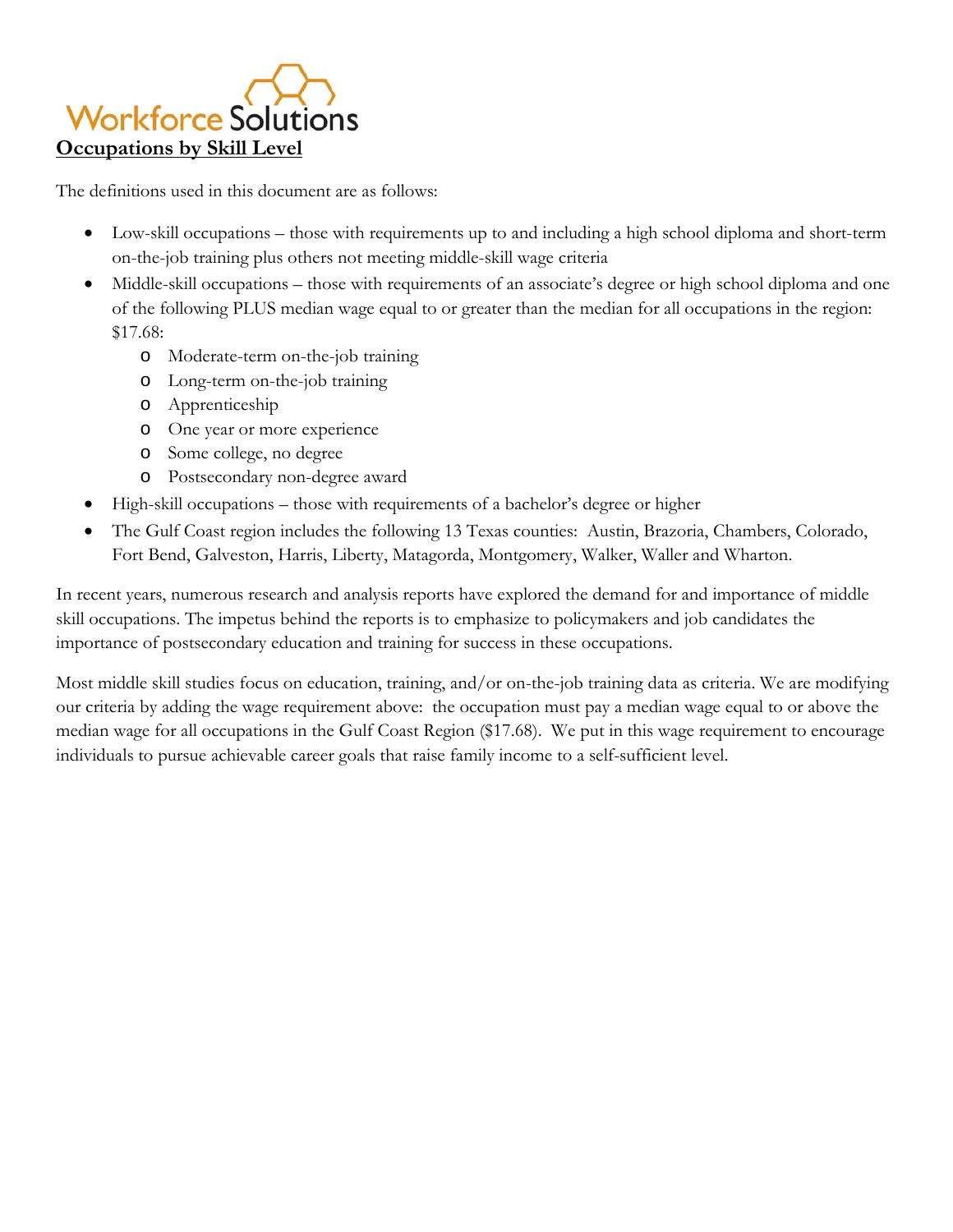

Get ready for the good jobs! Here are Gulf Coast career exploration resources for in-demand occupations: <http://www.wrksolutions.com/for-individuals/career-exploration> .

We've got info you need (labor market information or LMI) about salaries, job openings, job growth and education and training requirements about selected jobs. For example:

- Occupations in demand
- Industry and occupation profiles
- Career videos
- Choices planner helps individuals build comprehensive portfolios based on interests, values, skills and experience to explore potential career matches and locate training and employment opportunities
- Career/personality match

Take a look!

# **Data Source**

Texas Workforce Commission LMCI Dept.

- 2012 to 2022 Occupational Projections
- 2014 OES Wage Survey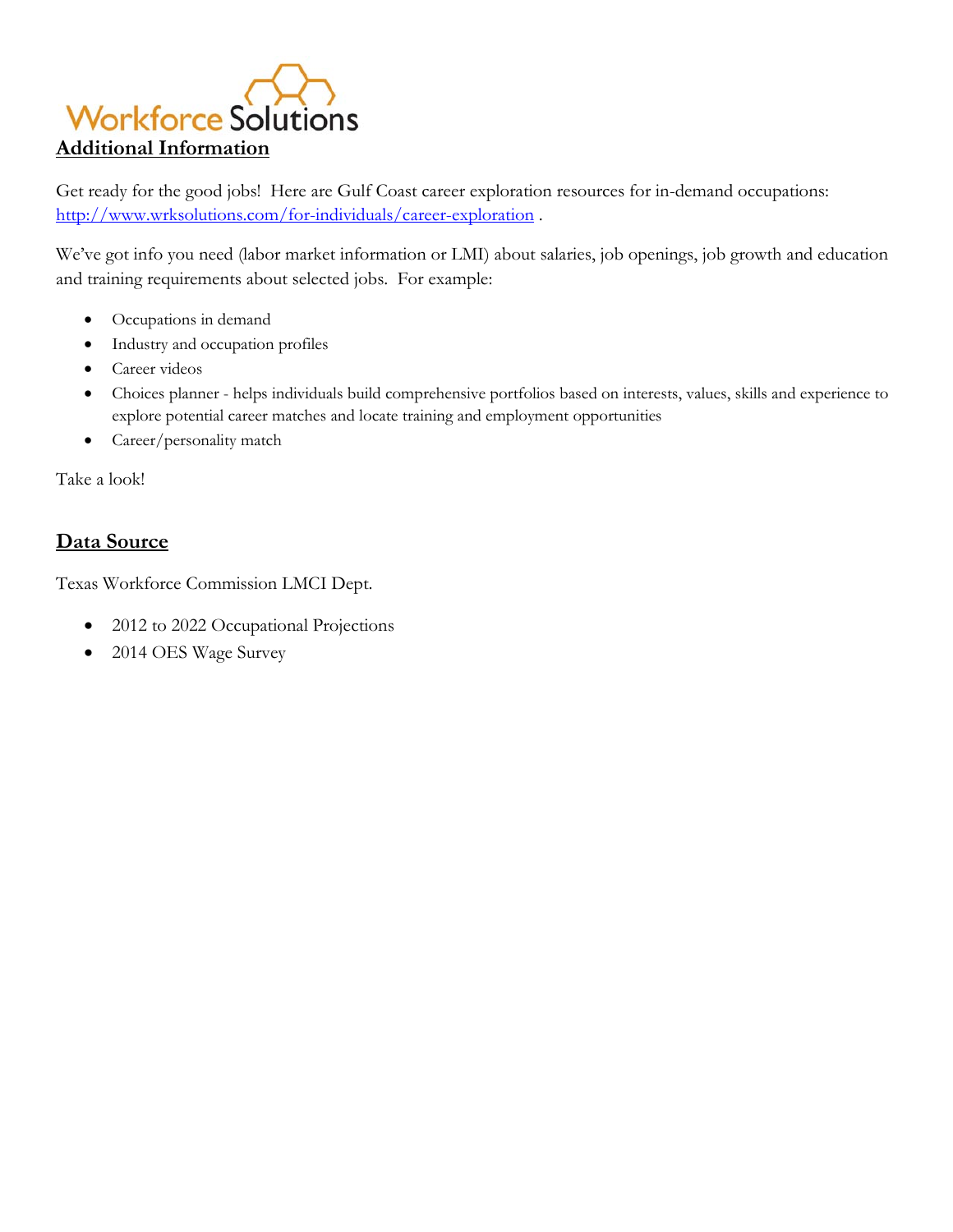# **Offices of Physicians, Dentists, and Other Healthcare Practitioners**

#### **Top 10 Health Care occupations by skill level with highest employment in the Gulf Coast Region**

High Skill (Bachelor's degree or higher)

**Middle Skill** (HS/GED + Mid-term training or post-secondary degree/certificate up to and including an associate's degree PLUS median wage equal to or greater than the median for all occupations in the region: \$17.68)

Low Skill (Occupations not meeting middle or high skill criteria)

|                                                  |            |            |        |          | Median   |                                   |
|--------------------------------------------------|------------|------------|--------|----------|----------|-----------------------------------|
|                                                  | 2014       | 2024       |        | Percent  | Hourly   |                                   |
| High Skill Occupations                           | Employment | Employment | Change | Change   | Earnings | <b>Education Level</b>            |
| Physicians & Surgeons, All Other                 | 2,360      | 3,220      | 860    | 36.4%    | 91.69    | Doctoral or professional degree   |
| Dentists, General                                | 1,550      | 1,910      | 360    | 23.2%    | 72.22    | Doctoral or professional degree   |
| <b>Nurse Practitioners</b>                       | 870        | 1,310      | 440    | 50.6%    | 51.12    | Master's degree                   |
| Physician Assistants                             | 830        | 1,300      | 470    | 56.6%    | 50.77    | Master's degree                   |
| Family & General Practitioners                   | 1,000      | 1,240      | 240    | 24.0%    | 91.67    | Doctoral or professional degree   |
| Physical Therapists                              | 780        | 1,070      | 290    | 37.2%    | 42.07    | Doctoral or professional degree   |
| Internists, General                              | 820        | 1,010      | 190    | 23.2%    | 72.95    | Doctoral or professional degree   |
| Surgeons                                         | 590        | 800        | 210    | 35.6%    | 94.54    | Doctoral or professional degree   |
| Nurse Anesthetists                               | 590        | 800        | 210    | 35.6%    | 77.28    | Master's degree                   |
| Speech-Language Pathologists                     | 530        | 740        | 210    | 39.6%    | 33.47    | Master's degree                   |
|                                                  |            |            |        |          | Median   |                                   |
|                                                  | 2014       | 2024       |        | Percent  | Hourly   |                                   |
| Middle Skill Occupations                         | Employment | Employment | Change | Change   | Earnings | <b>Education Level</b>            |
| <b>Registered Nurses</b>                         | 3,010      | 4,130      | 1,120  | 37.2%    | 36.07    | Associate's degree                |
| Dental Hygienists                                | 2,690      | 3,540      | 850    | 31.6%    | 35.21    | Associate's degree                |
| Licensed Practical & Licensed Vocational Nurses  | 1,800      | 2,460      | 660    | 36.7%    | 22.15    | Postsecondary non-degree award    |
| Medical Records & Health Information Technicians | 910        | 1,240      | 350    | 38.5%    | 17.88    | Postsecondary non-degree award    |
| Radiologic Technologists                         | 710        | 970        | 260    | 36.6%    | 26.34    | Associate's degree                |
| Medical & Clinical Laboratory Technicians        | 510        | 730        | 220    | 43.1%    | 18.27    | Associate's degree                |
| Physical Therapist Assistants                    | 440        | 610        | 170    | 38.6%    | 30.91    | Associate's degree                |
| Surgical Technologists                           | 430        | 590        | 160    | 37.2%    | 21.84    | Postsecondary non-degree award    |
| Occupational Therapy Assistants                  | 270        | 420        | 150    | 55.6%    | 32.87    | Associate's degree                |
| Diagnostic Medical Sonographers                  | 230        | 380        | 150    | $65.2\%$ | 32.91    | Associate's degree                |
|                                                  |            |            |        |          | Median   |                                   |
|                                                  | 2014       | 2024       |        | Percent  | Hourly   |                                   |
| Low Skill Occupations                            | Employment | Employment | Change | Change   | Earnings | <b>Education Level</b>            |
| Medical Assistants                               | 7,160      | 9,790      | 2,630  | 36.7%    | 13.58    | Postsecondary non-degree award    |
| Dental Assistants                                | 5,210      | 6,430      | 1,220  | 23.4%    | 16.47    | Postsecondary non-degree award    |
| Ophthalmic Medical Technicians                   | 720        | 970        | 250    | 34.7%    | 16.54    | Postsecondary non-degree award    |
| Nursing Assistants                               | 490        | 670        | 180    | 36.7%    | 11.87    | Postsecondary non-degree award    |
| Opticians, Dispensing                            | 540        | 630        | 90     | 16.7%    | 13.62    | High school diploma or equivalent |
| Physical Therapist Aides                         | 450        | 620        | 170    | 37.8%    | 11.45    | High school diploma or equivalent |
| Massage Therapists                               | 210        | 320        | 110    | 52.4%    | 17.66    | Postsecondary non-degree award    |
| Phlebotomists                                    | 170        | 230        | 60     | 35.3%    | 14.84    | Postsecondary non-degree award    |
| Health Technologists & Technicians, All Other    | 130        | 190        | 60     | 46.2%    | 21.46    | High school diploma or equivalent |
| Healthcare Support Workers, All Other            | 140        | 190        | 50     | 35.7%    | 17.66    | High school diploma or equivalent |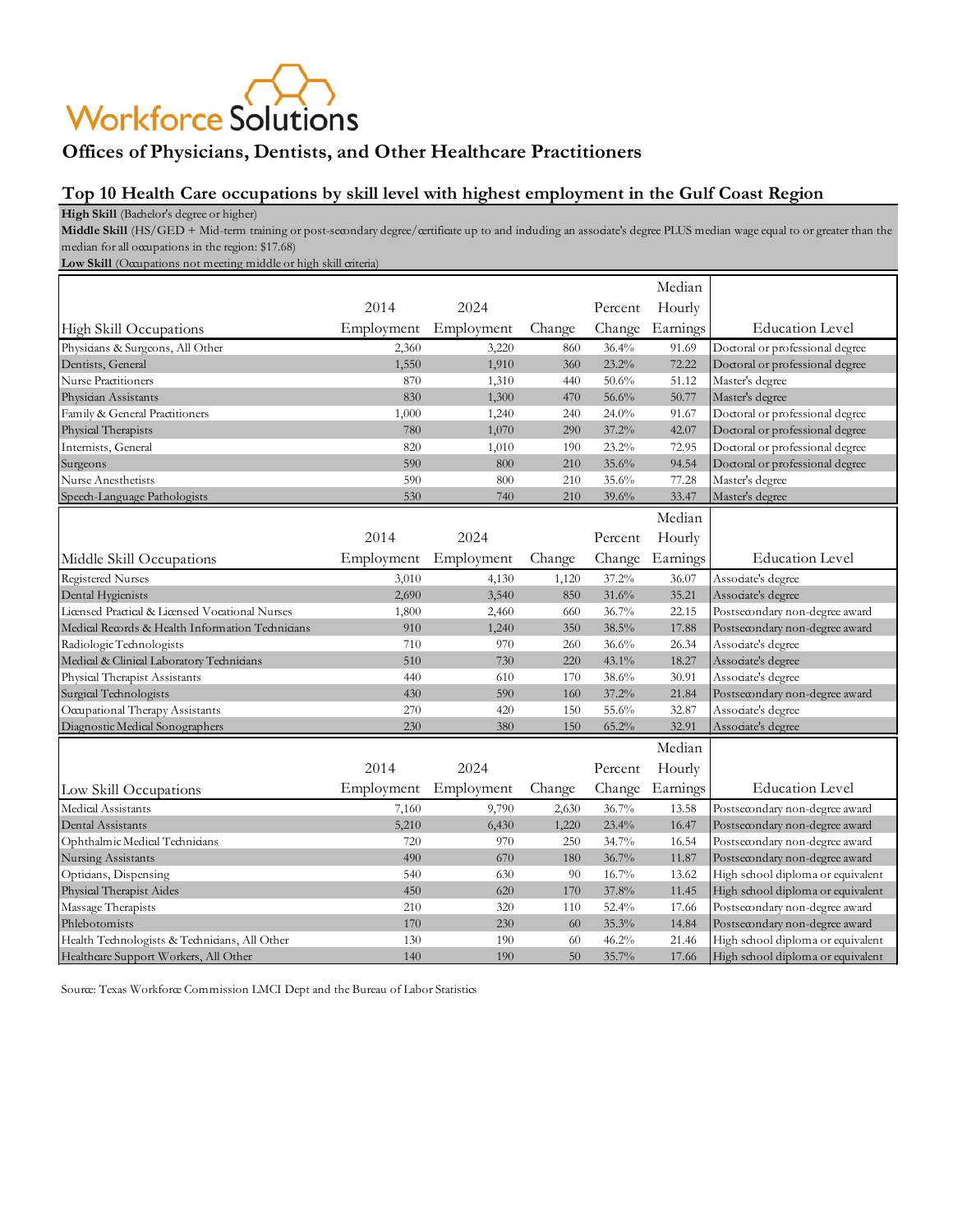# **Offices of Physicians, Dentists, and Other Healthcare Practitioners**

#### **Top 10 Health Care Support occupations by skill level with highest employment in the Gulf Coast Region**

High Skill (Bachelor's degree or higher)

**Middle Skill** (HS/GED + Mid-term training or post-secondary degree/certificate up to and including an associate's degree PLUS median wage equal to or greater than the median for all occupations in the region: \$17.68)

Low Skill (Occupations not meeting middle or high skill criteria)

|                                                     |                       |            |                     |          | Median   |                                   |
|-----------------------------------------------------|-----------------------|------------|---------------------|----------|----------|-----------------------------------|
|                                                     | 2014                  | 2024       |                     | Percent  | Hourly   |                                   |
| High Skill Occupations                              | Employment            | Employment | Change              | Change   | Earnings | <b>Education Level</b>            |
| Medical & Health Services Managers                  | 820                   | 1,110      | 290                 | 35.4%    | 48.53    | Bachelor's degree                 |
| General & Operations Managers                       | 430                   | 590        | 160                 | 37.2%    | 56.51    | Bachelor's degree                 |
| Accountants & Auditors                              | 140                   | 190        | 50                  | 35.7%    | 34.95    | Bachelor's degree                 |
| Human Resources Specialists                         | 110                   | 140        | 30                  | 27.3%    | 28.56    | Bachelor's degree                 |
| Financial Managers                                  | 80                    | 110        | 30                  | 37.5%    | 63.24    | Bachelor's degree                 |
| Network & Computer Systems Administrators           | 70                    | 90         | 20                  | 28.6%    | 43.53    | Bachelor's degree                 |
| Administrative Services Managers                    | 50                    | 60         | 10                  | 20.0%    | 45.20    | Bachelor's degree                 |
| Market Research Analysts & Marketing Specialists    | 40                    | 50         | 10                  | 25.0%    | 28.93    | Bachelor's degree                 |
| Training & Development Specialists                  | 30                    | 30         | $\bar{\phantom{a}}$ | $0.0\%$  | 31.62    | Bachelor's degree                 |
| Computer Systems Analysts                           | 20                    | 30         | 10                  | $50.0\%$ | 43.44    | Bachelor's degree                 |
|                                                     |                       |            |                     |          | Median   |                                   |
|                                                     | 2014                  | 2024       |                     | Percent  | Hourly   |                                   |
| Middle Skill Occupations                            | Employment Employment |            | Change              | Change   | Earnings | <b>Education Level</b>            |
| Executive Secretaries & Executive Administrative    |                       |            |                     |          |          |                                   |
| Assistants                                          | 1,070                 | 1,240      | 170                 | 15.9%    | 25.74    | High school diploma or equivalent |
| Bookkeeping, Accounting, & Auditing Clerks          | 900                   | 1,190      | 290                 | 32.2%    | 17.97    | High school diploma or equivalent |
| First-Line Supervisors of Office & Administrative   |                       |            |                     |          |          |                                   |
| Support Workers                                     | 700                   | 930        | 230                 | 32.9%    | 26.36    | High school diploma or equivalent |
| Computer User Support Specialists                   | 110                   | 140        | 30                  | 27.3%    | 25.74    | Some college, no degree           |
| Payroll & Timekeeping Clerks                        | 30                    | 40         | 10                  | 33.3%    | 20.12    | High school diploma or equivalent |
| Computer Network Support Specialists                | 20                    | 20         |                     | $0.0\%$  | 32.65    | Associate's degree                |
| Medical Appliance Technicians                       | 20                    | 20         | $\overline{a}$      | $0.0\%$  | 30.34    | High school diploma or equivalent |
| Purchasing Agents, Ex. Wholesale, Retail, & Farm    |                       |            |                     |          |          |                                   |
| Products                                            | 10                    | 10         |                     | $0.0\%$  | 31.17    | High school diploma or equivalent |
| First-Line Supervisors of Mechanics, Installers, &  |                       |            |                     |          |          |                                   |
| Repairers                                           | 10                    | 10         |                     | 0.0%     | 30.52    | High school diploma or equivalent |
| Medical Equipment Repairers                         | 10                    | 10         |                     | 0.0%     | 23.51    | Associate's degree                |
|                                                     |                       |            |                     |          | Median   |                                   |
|                                                     | 2014                  | 2024       |                     | Percent  | Hourly   |                                   |
| Low Skill Occupations                               | Employment            | Employment | Change              | Change   | Earnings | <b>Education Level</b>            |
| Medical Secretaries                                 | 11,270                | 16,120     | 4,850               | 43.0%    | 15.06    | High school diploma or equivalent |
| Receptionists & Information Clerks                  | 2,250                 | 3,110      | 860                 | 38.2%    | 12.54    | High school diploma or equivalent |
| Billing & Posting Clerks                            | 2,250                 | 3,040      | 790                 | 35.1%    | 17.51    | High school diploma or equivalent |
| Office Clerks, General                              | 2,060                 | 2,200      | 140                 | 6.8%     | 14.71    | High school diploma or equivalent |
| Bill & Account Collectors                           | 410                   | 550        | 140                 | 34.1%    | 14.90    | High school diploma or equivalent |
| Janitors & Cleaners, Ex. Maids & Housekeeping       |                       |            |                     |          |          |                                   |
| Cleaners                                            | 270                   | 360        | 90                  | 33.3%    | 9.24     | Less than high school             |
| Sales Representatives, Services, All Other          | 230                   | 310        | 80                  | 34.8%    | 27.06    | High school diploma or equivalent |
| <b>Customer Service Representatives</b>             | 210                   | 290        | 80                  | 38.1%    | 14.25    | High school diploma or equivalent |
| <b>File Clerks</b>                                  | 210                   | 250        | 40                  | $19.0\%$ | 14.25    | High school diploma or equivalent |
| Secretaries & Administrative Assistants, Ex. Legal, |                       |            |                     |          |          |                                   |
| Medical, & Executive                                | 160                   | 220        | 60                  | 37.5%    | 15.85    | High school diploma or equivalent |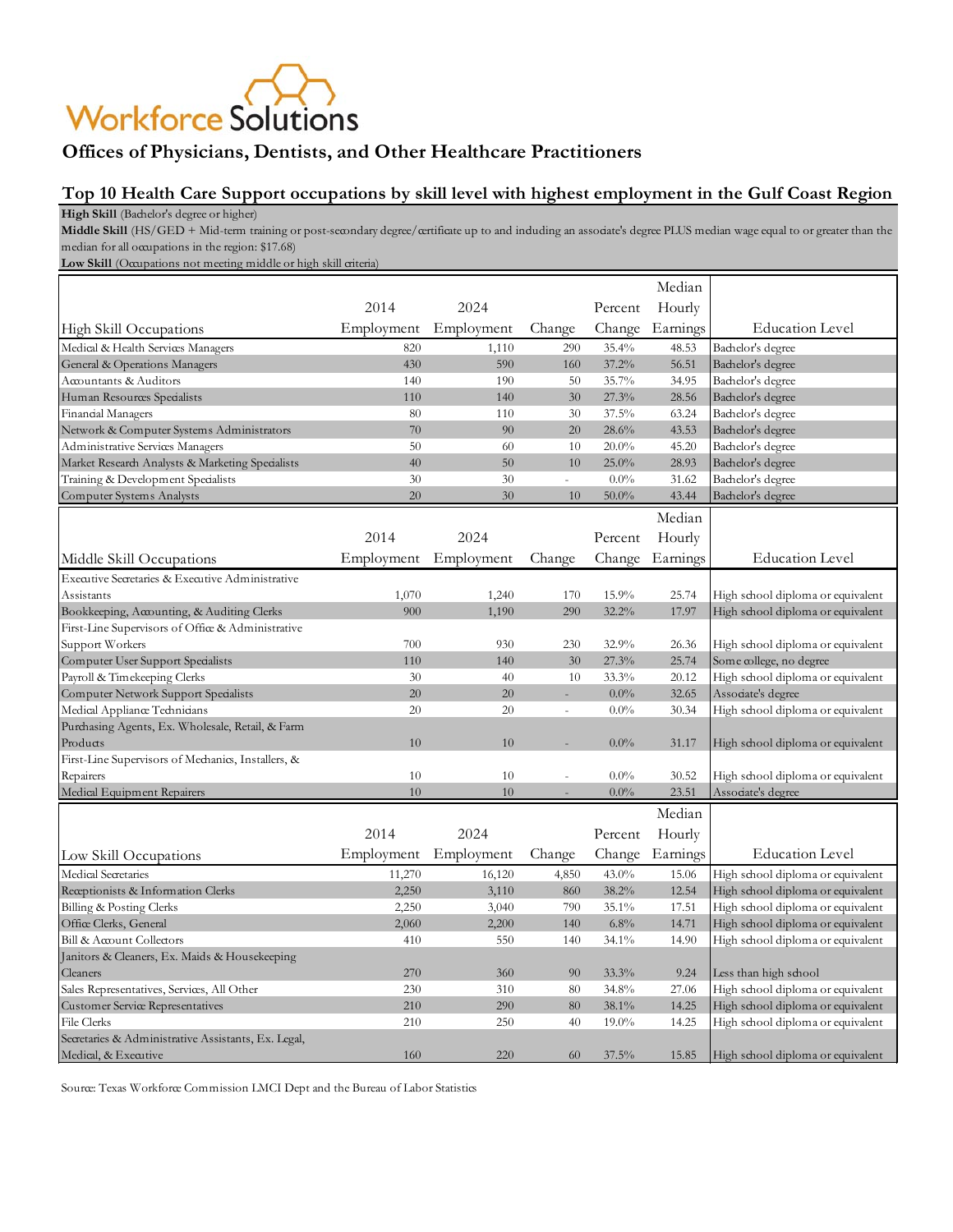### **Clinics and Outpatient Care Centers**

Includes HMO medical centers, freestanding ambulatory surgical and emergency centers, family planning centers, outpatient mental health and substance abuse centers, kidney dialysis centers, and all other outpatient care centers.

#### **Top 10 Health Care occupations by skill level with highest employment in the Gulf Coast Region**

**High Skill** (Bachelor's degree or higher)

**Middle Skill** (HS/GED + Mid-term training or post-secondary degree/certificate up to and including an associate's degree PLUS median wage equal to or greater than the median for all occupations in the region: \$17.68)

Low Skill (Occupations not meeting middle or high skill criteria)

|                                                  |                       |            |        |          | Median   |                                   |
|--------------------------------------------------|-----------------------|------------|--------|----------|----------|-----------------------------------|
|                                                  | 2014                  | 2024       |        | Percent  | Hourly   |                                   |
| High Skill Occupations                           | Employment Employment |            | Change | Change   | Earnings | <b>Education Level</b>            |
| Healthcare Social Workers                        | 180                   | 300        | 120    | 66.7%    | 27.61    | Master's degree                   |
| Physicians & Surgeons, All Other                 | 160                   | 270        | 110    | 68.8%    | 91.69    | Doctoral or professional degree   |
| Dietitians & Nutritionists                       | 120                   | 220        | 100    | 83.3%    | 27.95    | Bachelor's degree                 |
| Medical & Clinical Laboratory Technologists      | 120                   | 190        | 70     | 58.3%    | 28.26    | Bachelor's degree                 |
| Family & General Practitioners                   | 90                    | 160        | 70     | 77.8%    | 91.67    | Doctoral or professional degree   |
| Clinical, Counseling, & School Psychologists     | 90                    | 140        | 50     | 55.6%    | 27.16    | Doctoral or professional degree   |
| Nurse Practitioners                              | 70                    | 110        | 40     | 57.1%    | 51.12    | Master's degree                   |
| Mental Health Counselors                         | 50                    | 70         | 20     | $40.0\%$ | 22.80    | Master's degree                   |
| Health Educators                                 | 40                    | 70         | 30     | 75.0%    | 25.57    | Bachelor's degree                 |
| Physician Assistants                             | 40                    | 70         | 30     | 75.0%    | 50.77    | Master's degree                   |
|                                                  |                       |            |        |          | Median   |                                   |
|                                                  | 2014                  | 2024       |        | Percent  | Hourly   |                                   |
|                                                  |                       |            |        |          |          |                                   |
| Middle Skill Occupations                         | Employment            | Employment | Change | Change   | Earnings | <b>Education Level</b>            |
| <b>Registered Nurses</b>                         | 1,250                 | 2,120      | 870    | 69.6%    | 36.07    | Associate's degree                |
| Licensed Practical & Licensed Vocational Nurses  | 410                   | 640        | 230    | 56.1%    | 22.15    | Postsecondary non-degree award    |
| Medical & Clinical Laboratory Technicians        | 200                   | 350        | 150    | 75.0%    | 18.27    | Associate's degree                |
| Substance Abuse & Behavioral Disorder Counselors | 160                   | 250        | 90     | 56.3%    | 19.97    | High school diploma or equivalent |
| Radiologic Technologists                         | 100                   | 180        | 80     | $80.0\%$ | 26.34    | Associate's degree                |
| Surgical Technologists                           | 80                    | 150        | 70     | 87.5%    | 21.84    | Postsecondary non-degree award    |
| Medical Records & Health Information Technicians | 60                    | 90         | 30     | $50.0\%$ | 17.88    | Postsecondary non-degree award    |
| Respiratory Therapists                           | 20                    | 30         | 10     | $50.0\%$ | 27.42    | Associate's degree                |
| Physical Therapist Assistants                    | 20                    | 30         | 10     | $50.0\%$ | 30.91    | Associate's degree                |
| Dental Hygienists                                | 10                    | 20         | 10     | 100.0%   | 35.21    | Associate's degree                |
|                                                  |                       |            |        |          | Median   |                                   |
|                                                  | 2014                  | 2024       |        | Percent  | Hourly   |                                   |
| Low Skill Occupations                            | Employment            | Employment | Change | Change   | Earnings | <b>Education Level</b>            |
| Nursing Assistants                               | 640                   | 1,090      | 450    | 70.3%    | 11.87    | Postsecondary non-degree award    |
| Medical Assistants                               | 480                   | 820        | 340    | 70.8%    | 13.58    | Postsecondary non-degree award    |
| Emergency Medical Technicians & Paramedics       | 200                   | 350        | 150    | 75.0%    | 15.83    | Postsecondary non-degree award    |
| Health Technologists & Technicians, All Other    | 150                   | 260        | 110    | 73.3%    | 21.46    | High school diploma or equivalent |
| Healthcare Support Workers, All Other            | 50                    | 80         | 30     | $60.0\%$ | 17.66    | High school diploma or equivalent |
| Dental Assistants                                | 40                    | 70         | 30     | 75.0%    | 16.47    | Postsecondary non-degree award    |
| Pharmacy Technicians                             | 40                    | 60         | 20     | $50.0\%$ | 16.02    | High school diploma or equivalent |
| Ophthalmic Medical Technicians                   | 40                    | 60         | 20     | $50.0\%$ | 16.54    | Postsecondary non-degree award    |
| Medical Equipment Preparers                      | 40                    | 60         | 20     | $50.0\%$ | 15.07    | High school diploma or equivalent |
| Psychiatric Aides                                | 20                    | 30         | 10     | $50.0\%$ | 11.68    | High school diploma or equivalent |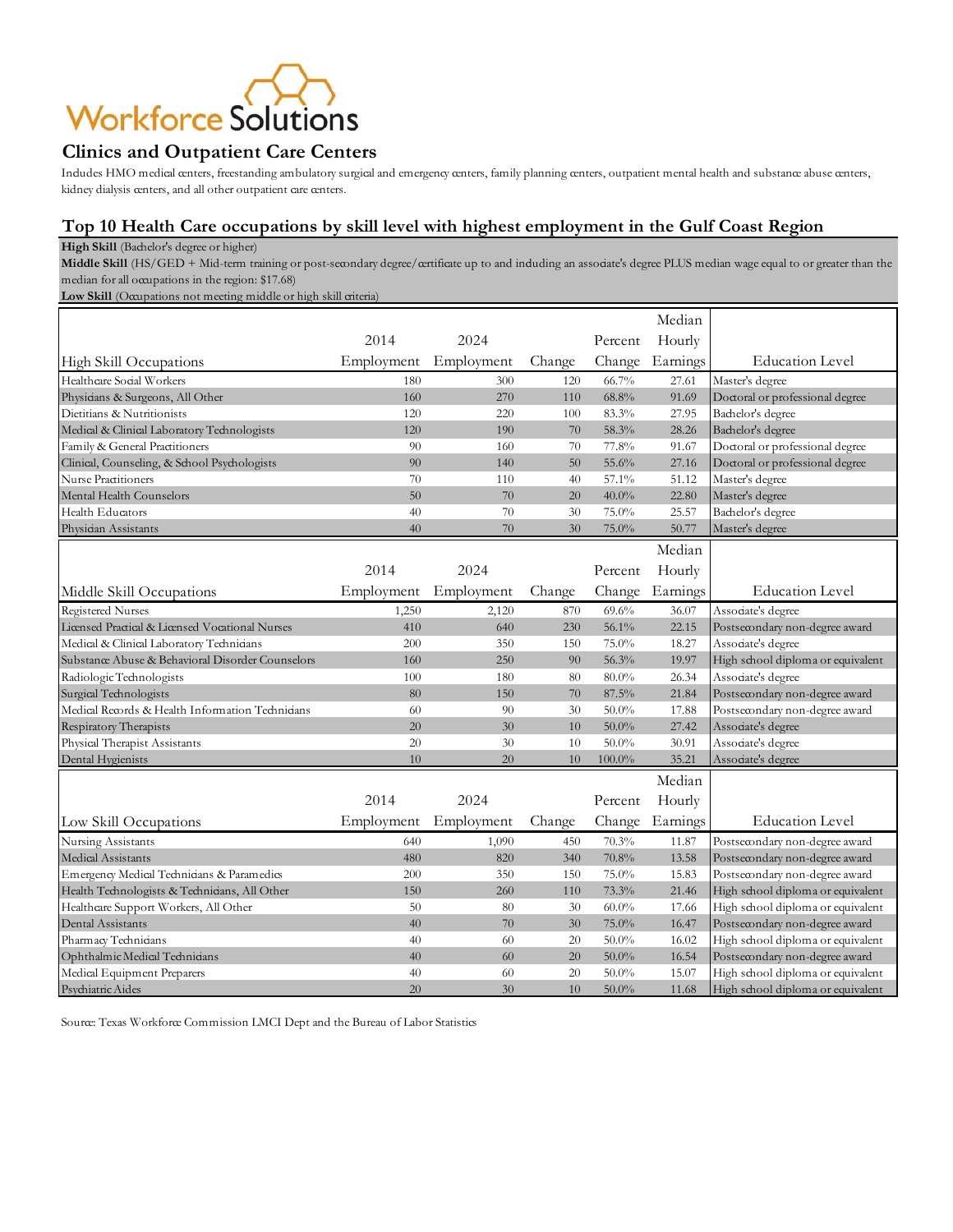### **Clinics and Outpatient Care Centers**

Includes HMO medical centers, freestanding ambulatory surgical and emergency centers, family planning centers, outpatient mental health and substance abuse centers, kidney dialysis centers, and all other outpatient care centers.

#### **Top 10 Health Care Support occupations by skill level with highest employment in the Gulf Coast Region<sup>1</sup>**

**High Skill** (Bachelor's degree or higher)

**Middle Skill** (HS/GED + Mid-term training or post-secondary degree/certificate up to and including an associate's degree PLUS median wage equal to or greater than the median for all occupations in the region: \$17.68)

Low Skill (Occupations not meeting middle or high skill criteria)

|                                                     |            |                       |        |           | Median   |                                   |
|-----------------------------------------------------|------------|-----------------------|--------|-----------|----------|-----------------------------------|
|                                                     | 2014       | 2024                  |        | Percent   | Hourly   |                                   |
| High Skill Occupations                              | Employment | Employment            | Change | Change    | Earnings | <b>Education Level</b>            |
| Medical & Health Services Managers                  | 200        | 320                   | 120    | $60.0\%$  | 48.53    | Bachelor's degree                 |
| Accountants & Auditors                              | 30         | 50                    | 20     | 66.7%     | 34.95    | Bachelor's degree                 |
| Financial Managers                                  | 20         | 30                    | 10     | $50.0\%$  | 63.24    | Bachelor's degree                 |
| Social & Community Service Managers                 | 20         | 30                    | 10     | $50.0\%$  | 30.70    | Bachelor's degree                 |
| Human Resources Specialists                         | 20         | 30                    | 10     | $50.0\%$  | 28.56    | Bachelor's degree                 |
| Database Administrators                             | 20         | 30                    | 10     | $50.0\%$  | 35.42    | Bachelor's degree                 |
| Public Relations Specialists                        | 20         | 30                    | 10     | $50.0\%$  | 24.66    | Bachelor's degree                 |
| <b>Administrative Services Managers</b>             | 20         | 20                    | ÷.     | $0.0\%$   | 45.20    | Bachelor's degree                 |
| Training & Development Specialists                  | 10         | 20                    | 10     | $100.0\%$ | 31.62    | Bachelor's degree                 |
| Market Research Analysts & Marketing Specialists    | 10         | 20                    | 10     | $100.0\%$ | 28.93    | Bachelor's degree                 |
|                                                     |            |                       |        |           | Median   |                                   |
|                                                     | 2014       | 2024                  |        | Percent   | Hourly   |                                   |
| Middle Skill Occupations                            |            | Employment Employment | Change | Change    | Earnings | <b>Education Level</b>            |
| First-Line Supervisors of Office & Administrative   |            |                       |        |           |          |                                   |
| Support Workers                                     | 80         | 130                   | 50     | $62.5\%$  | 26.36    | High school diploma or equivalent |
| Executive Secretaries & Executive Administrative    |            |                       |        |           |          |                                   |
| Assistants                                          | 80         | 120                   | 40     | $50.0\%$  | 25.74    | High school diploma or equivalent |
| Bookkeeping, Accounting, & Auditing Clerks          | 60         | 100                   | 40     | 66.7%     | 17.97    | High school diploma or equivalent |
| Medical Equipment Repairers                         | 50         | 100                   | 50     | 100.0%    | 23.51    | Associate's degree                |
| Payroll & Timekeeping Clerks                        | 10         | 20                    | 10     | 100.0%    | 20.12    | High school diploma or equivalent |
| Managers, All Other                                 | 10         | 10                    |        | 0.0%      | 58.39    | High school diploma or equivalent |
| Purchasing Agents, Ex. Wholesale, Retail, & Farm    |            |                       |        |           |          |                                   |
| Products                                            | 10         | 10                    |        | $0.0\%$   | 31.17    | High school diploma or equivalent |
|                                                     |            |                       |        |           | Median   |                                   |
|                                                     | 2014       | 2024                  |        | Percent   | Hourly   |                                   |
| Low Skill Occupations                               | Employment | Employment            | Change | Change    | Earnings | <b>Education</b> Level            |
| Billing & Posting Clerks                            | 140        | 230                   | 90     | 64.3%     | 17.51    | High school diploma or equivalent |
| Office Clerks, General                              | 140        | 220                   | 80     | 57.1%     | 14.71    | High school diploma or equivalent |
| <b>Customer Service Representatives</b>             | 100        | 160                   | 60     | $60.0\%$  | 14.25    | High school diploma or equivalent |
| Secretaries & Administrative Assistants, Ex. Legal, |            |                       |        |           |          |                                   |
| Medical, & Executive                                | 90         | 140                   | 50     | 55.6%     | 15.85    | High school diploma or equivalent |
| Social & Human Service Assistants                   | 90         | 130                   | 40     | 44.4%     | 14.97    | High school diploma or equivalent |
| Receptionists & Information Clerks                  | 80         | 120                   | 40     | $50.0\%$  | 12.54    | High school diploma or equivalent |
| Bill & Account Collectors                           | 50         | 80                    | 30     | $60.0\%$  | 14.90    | High school diploma or equivalent |
| Interviewers, Ex. Eligibility & Loan                | 40         | 70                    | 30     | 75.0%     | 15.97    | High school diploma or equivalent |
| Janitors & Cleaners, Ex. Maids & Housekeeping       |            |                       |        |           |          |                                   |
| Cleaners                                            | 40         | 60                    | 20     | $50.0\%$  | 9.24     | Less than high school             |
| Business Operations Specialists, All Other          | 30         | 40                    | 10     | 33.3%     | 38.51    | High school diploma or equivalent |

1. In some cases there are fewer than ten occupations that meet criteria.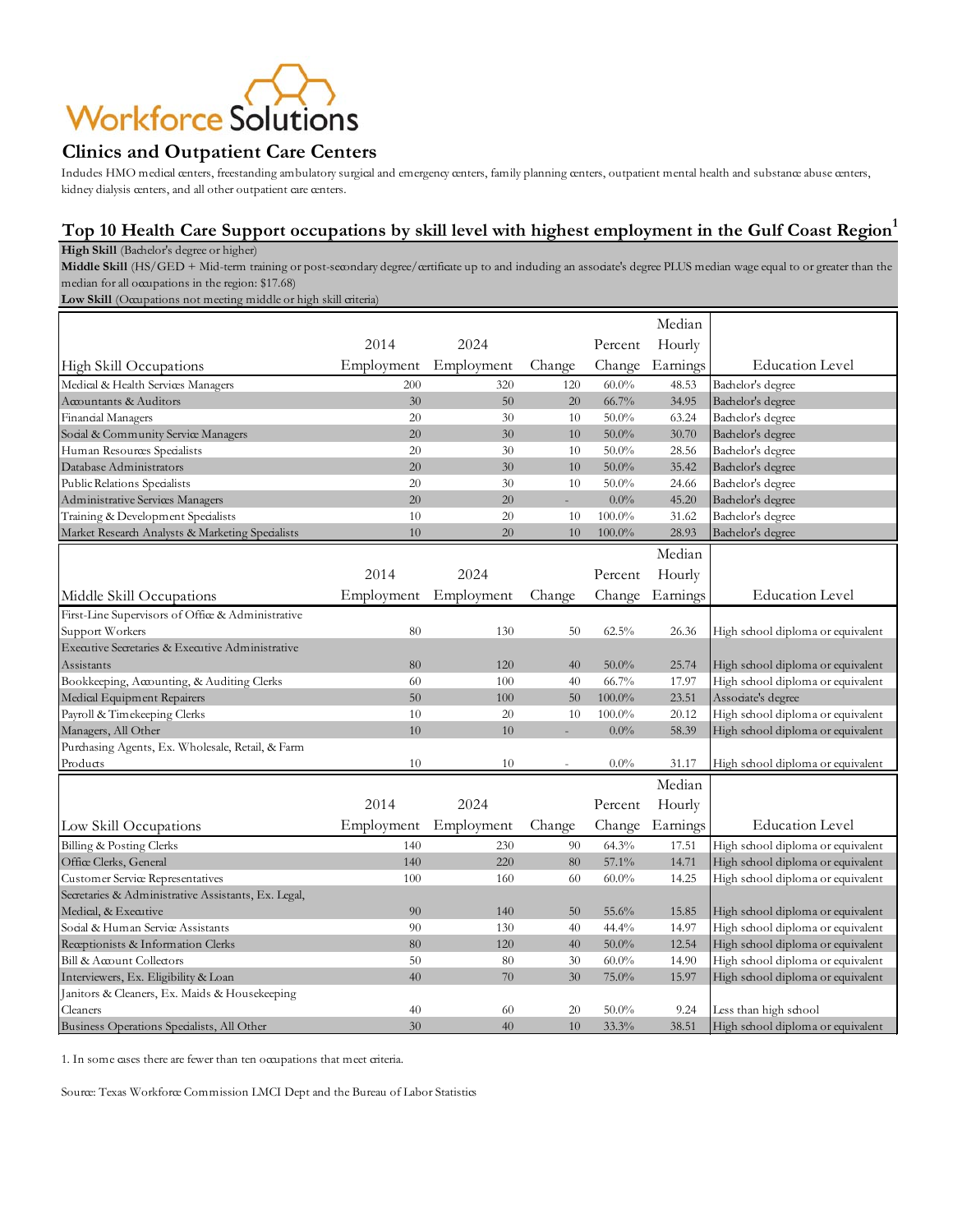

#### **Medical and Diagnostic Laboratories**

Indudes medical laboratories and diagnostic imaging centers.

## **Top 10 Health Care occupations by skill level with highest employment in the Gulf Coast Region<sup>1</sup>**

**High Skill** (Bachelor's degree or higher)

**Middle Skill** (HS/GED + Mid-term training or post-secondary degree/certificate up to and including an associate's degree PLUS median wage equal to or greater than the median for all occupations in the region: \$17.68)

Low Skill (Occupations not meeting middle or high skill criteria)

|                                                  |            |            |        |          | Median   |                                   |
|--------------------------------------------------|------------|------------|--------|----------|----------|-----------------------------------|
|                                                  | 2014       | 2024       |        | Percent  | Hourly   |                                   |
| High Skill Occupations                           | Employment | Employment | Change | Change   | Earnings | <b>Education Level</b>            |
| Medical & Clinical Laboratory Technologists      | 530        | 720        | 190    | 35.8%    | 28.26    | Bachelor's degree                 |
| Physicians & Surgeons, All Other                 | 150        | 220        | 70     | 46.7%    | 91.69    | Doctoral or professional degree   |
| Medical Scientists, Ex. Epidemiologists          | 60         | 80         | 20     | 33.3%    | 27.44    | Doctoral or professional degree   |
|                                                  |            |            |        |          | Median   |                                   |
|                                                  | 2014       | 2024       |        | Percent  | Hourly   |                                   |
| Middle Skill Occupations                         | Employment | Employment | Change | Change   | Earnings | <b>Education Level</b>            |
| Medical & Clinical Laboratory Technicians        | 470        | 700        | 230    | 48.9%    | 18.27    | Associate's degree                |
| Radiologic Technologists                         | 290        | 420        | 130    | 44.8%    | 26.34    | Associate's degree                |
| Diagnostic Medical Sonographers                  | 130        | 230        | 100    | 76.9%    | 32.91    | Associate's degree                |
| Magnetic Resonance Imaging Technologists         | 140        | 200        | 60     | 42.9%    | 31.47    | Associate's degree                |
| Cardiovascular Technologists & Technicians       | 40         | 70         | 30     | 75.0%    | 24.31    | Associate's degree                |
| <b>Registered Nurses</b>                         | 40         | 60         | 20     | $50.0\%$ | 36.07    | Associate's degree                |
| Licensed Practical & Licensed Vocational Nurses  | 30         | 40         | 10     | 33.3%    | 22.15    | Postsecondary non-degree award    |
| Medical Records & Health Information Technicians | 30         | 40         | 10     | 33.3%    | 17.88    | Postsecondary non-degree award    |
|                                                  |            |            |        |          | Median   |                                   |
|                                                  | 2014       | 2024       |        | Percent  | Hourly   |                                   |
| Low Skill Occupations                            | Employment | Employment | Change | Change   | Earnings | <b>Education Level</b>            |
| Phlebotomists                                    | 460        | 660        | 200    | $43.5\%$ | 14.84    | Postsecondary non-degree award    |
| Medical Transcriptionists                        | 60         | 80         | 20     | 33.3%    | 16.66    | Postsecondary non-degree award    |
| Medical Assistants                               | 40         | 60         | 20     | $50.0\%$ | 13.58    | Postsecondary non-degree award    |
| Health Technologists & Technicians, All Other    | 10         | 10         |        | $0.0\%$  | 21.46    | High school diploma or equivalent |

1. In some cases there are fewer than ten occupations that meet criteria.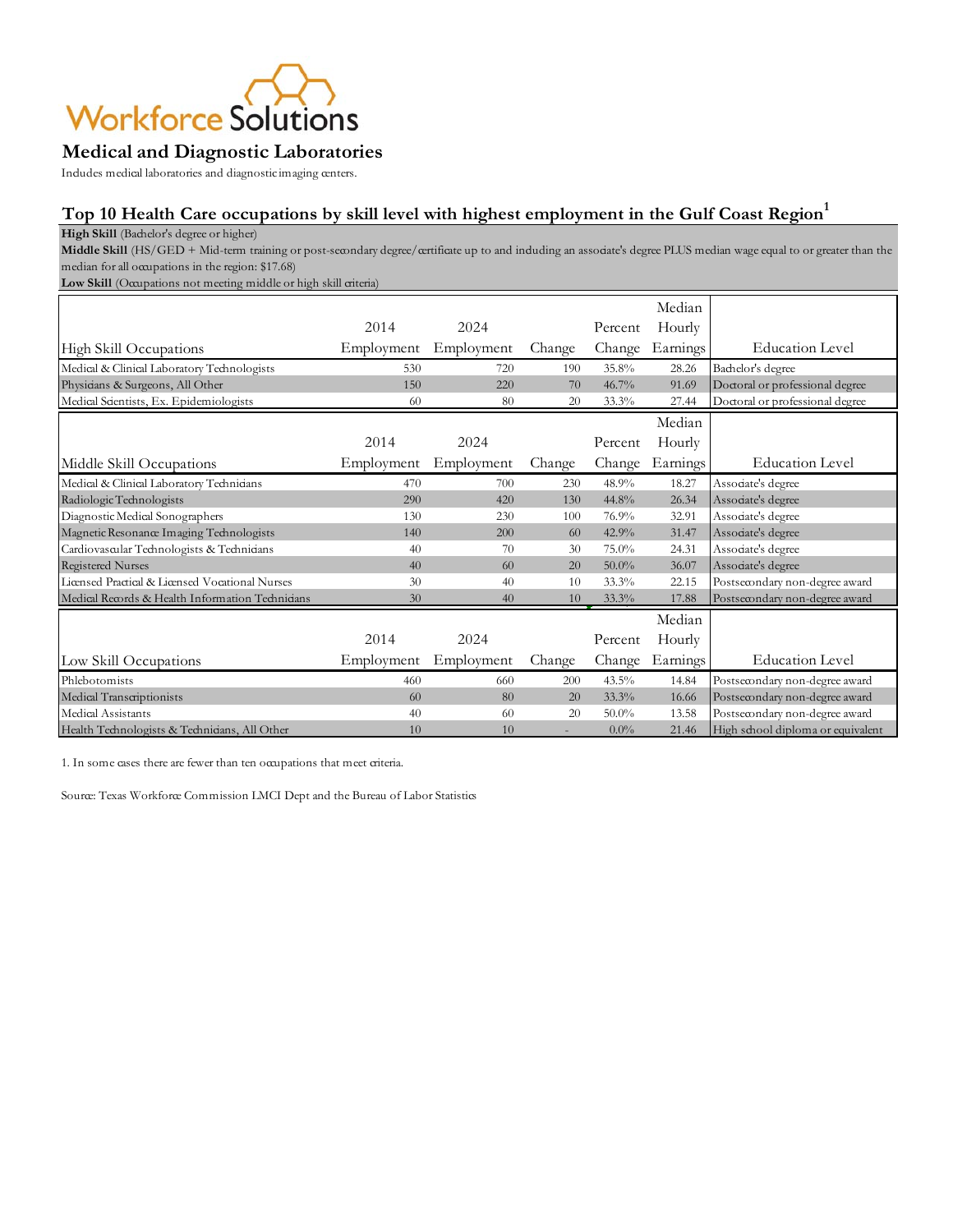

#### **Medical and Diagnostic Laboratories**

Indudes medical laboratories and diagnostic imaging centers.

### **Top 10 Health Care Support occupations by skill level with highest employment in the Gulf Coast Region<sup>1</sup>**

**High Skill** (Bachelor's degree or higher)

**Middle Skill** (HS/GED + Mid-term training or post-secondary degree/certificate up to and including an associate's degree PLUS median wage equal to or greater than the median for all occupations in the region: \$17.68)

Low Skill (Occupations not meeting middle or high skill criteria)

|                                                           |            |            |                          |           | Median   |                                   |
|-----------------------------------------------------------|------------|------------|--------------------------|-----------|----------|-----------------------------------|
|                                                           | 2014       | 2024       |                          | Percent   | Hourly   |                                   |
| High Skill Occupations                                    | Employment | Employment | Change                   | Change    | Earnings | <b>Education</b> Level            |
| Medical & Health Services Managers                        | 90         | 130        | 40                       | 44.4%     | 48.53    | Bachelor's degree                 |
| Accountants & Auditors                                    | 30         | 50         | 20                       | $66.7\%$  | 34.95    | Bachelor's degree                 |
| Software Developers, Applications                         | 30         | 40         | 10                       | 33.3%     | 46.89    | Bachelor's degree                 |
| Network & Computer Systems Administrators                 | 20         | 30         | 10                       | $50.0\%$  | 43.53    | Bachelor's degree                 |
| Administrative Services Managers                          | 10         | 20         | 10                       | $100.0\%$ | 45.20    | Bachelor's degree                 |
| Financial Managers                                        | 10         | 20         | 10                       | $100.0\%$ | 63.24    | Bachelor's degree                 |
| Human Resources Specialists                               | 20         | 20         | ÷,                       | $0.0\%$   | 28.56    | Bachelor's degree                 |
| Computer Systems Analysts                                 | 10         | 20         | 10                       | $100.0\%$ | 43.44    | Bachelor's degree                 |
| Sales Managers                                            | 10         | 10         | $\overline{\phantom{a}}$ | $0.0\%$   | 63.79    | Bachelor's degree                 |
| Management Analysts                                       | 10         | 10         | u,                       | 0.0%      | 45.96    | Bachelor's degree                 |
|                                                           |            |            |                          |           | Median   |                                   |
|                                                           | 2014       | 2024       |                          | Percent   | Hourly   |                                   |
| Middle Skill Occupations                                  | Employment | Employment | Change                   | Change    | Earnings | <b>Education</b> Level            |
| First-Line Supervisors of Office & Administrative         |            |            |                          |           |          |                                   |
| Support Workers                                           | 50         | 80         | 30                       | $60.0\%$  | 26.36    | High school diploma or equivalent |
| Executive Secretaries & Executive Administrative          |            |            |                          |           |          |                                   |
| Assistants                                                | 50         | 60         | 10                       | $20.0\%$  | 25.74    | High school diploma or equivalent |
| Bookkeeping, Accounting, & Auditing Clerks                | 40         | 50         | 10                       | 25.0%     | 17.97    | High school diploma or equivalent |
| Computer User Support Specialists                         | 30         | 40         | 10                       | 33.3%     | 25.74    | Some college, no degree           |
| First-Line Supervisors of Non-Retail Sales Workers        | 20         | 20         | $\overline{a}$           | $0.0\%$   | 38.66    | High school diploma or equivalent |
| Purchasing Agents, Ex. Wholesale, Retail, & Farm          |            |            |                          |           |          |                                   |
| Products                                                  | $10\,$     | $10\,$     |                          | $0.0\%$   | 31.17    | High school diploma or equivalent |
|                                                           |            |            |                          |           | Median   |                                   |
|                                                           | 2014       | 2024       |                          | Percent   | Hourly   |                                   |
| Low Skill Occupations                                     | Employment | Employment | Change                   | Change    | Earnings | <b>Education Level</b>            |
| Medical Secretaries                                       | 350        | 530        | 180                      | 51.4%     | 15.06    | High school diploma or equivalent |
| Sales Representatives, Services, All Other                | 200        | 290        | 90                       | 45.0%     | 27.06    | High school diploma or equivalent |
| Couriers & Messengers                                     | 240        | 280        | 40                       | $16.7\%$  | 13.47    | High school diploma or equivalent |
| <b>Customer Service Representatives</b>                   | 160        | 230        | 70                       | 43.8%     | 14.25    | High school diploma or equivalent |
| Billing & Posting Clerks                                  | 140        | 200        | 60                       | 42.9%     | 17.51    | High school diploma or equivalent |
| Office Clerks, General                                    | 110        | 150        | 40                       | 36.4%     | 14.71    | High school diploma or equivalent |
| Bill & Account Collectors                                 | 60         | 90         | 30                       | $50.0\%$  | 14.90    | High school diploma or equivalent |
| Receptionists & Information Clerks                        | 50         | 60         | 10                       | $20.0\%$  | 12.54    | High school diploma or equivalent |
| Secretaries & Administrative Assistants, Ex. Legal, Medi- | 40         | 60         | 20                       | $50.0\%$  | 15.85    | High school diploma or equivalent |
| Data Entry Keyers                                         | 60         | 60         |                          | $0.0\%$   | 13.60    | High school diploma or equivalent |

1. In some cases there are fewer than ten occupations that meet criteria.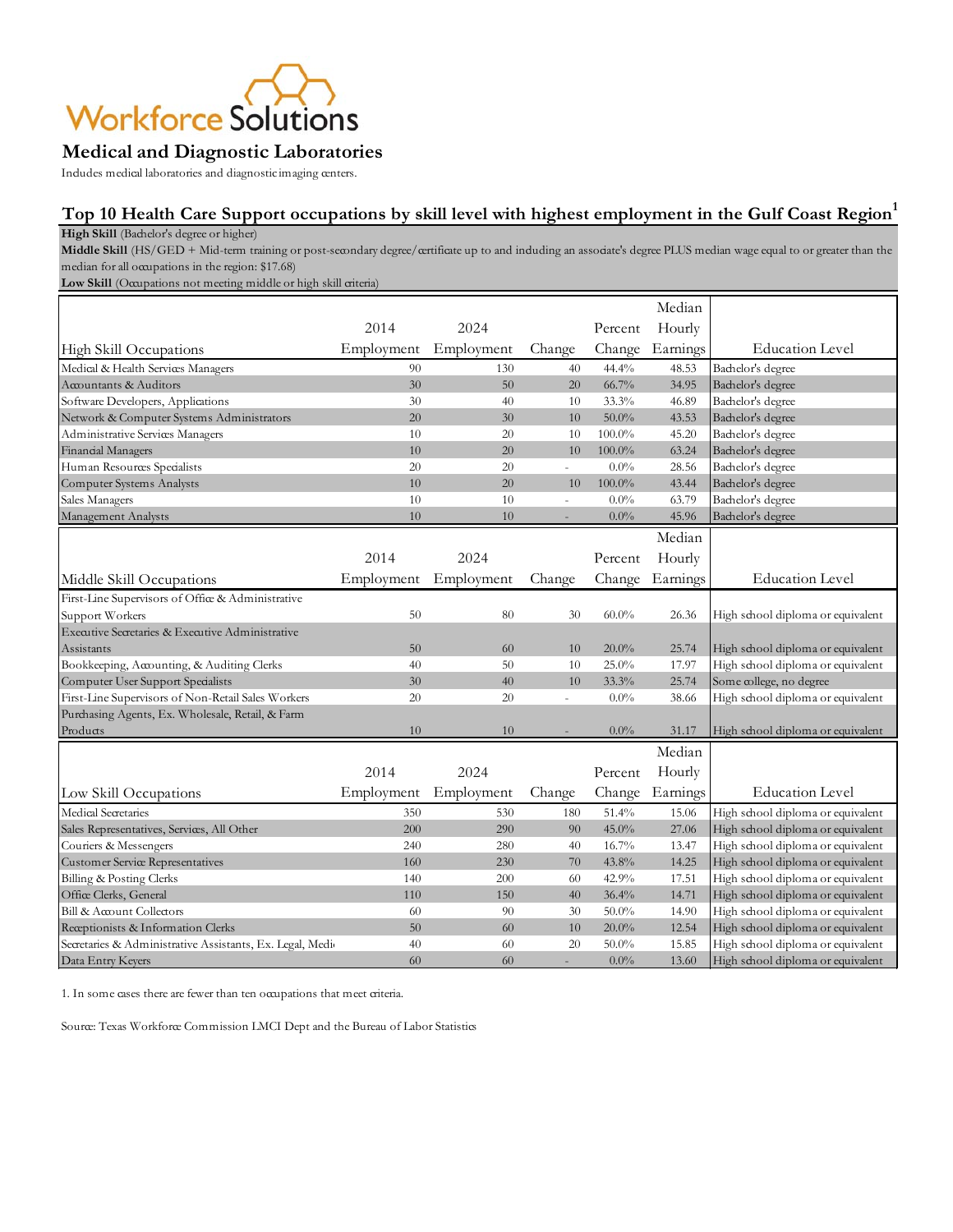

# **Hospitals**

#### **Top 10 Health Care occupations by skill level with highest employment in the Gulf Coast Region**

High Skill (Bachelor's degree or higher)

**Middle Skill** (HS/GED + Mid-term training or post-secondary degree/certificate up to and including an associate's degree PLUS median wage equal to or greater than the median for all occupations in the region: \$17.68)

Low Skill (Occupations not meeting middle or high skill criteria)

|                                                  |            |            |        |          | Median   |                                   |
|--------------------------------------------------|------------|------------|--------|----------|----------|-----------------------------------|
|                                                  | 2014       | 2024       |        | Percent  | Hourly   |                                   |
| High Skill Occupations                           | Employment | Employment | Change | Change   | Earnings | <b>Education</b> Level            |
| Medical & Clinical Laboratory Technologists      | 1,610      | 1,960      | 350    | 21.7%    | 28.26    | Bachelor's degree                 |
| Pharmacists                                      | 1,350      | 1,870      | 520    | 38.5%    | 55.72    | Doctoral or professional degree   |
| Physical Therapists                              | 1,090      | 1,420      | 330    | 30.3%    | 42.07    | Doctoral or professional degree   |
| Healthcare Social Workers                        | 730        | 930        | 200    | 27.4%    | 27.61    | Master's degree                   |
| Physicians & Surgeons, All Other                 | 690        | 890        | 200    | $29.0\%$ | 91.69    | Doctoral or professional degree   |
| Occupational Therapists                          | 670        | 890        | 220    | 32.8%    | 40.85    | Master's degree                   |
| Speech-Language Pathologists                     | 500        | 660        | 160    | 32.0%    | 33.47    | Master's degree                   |
| <b>Nurse Practitioners</b>                       | 330        | 450        | 120    | 36.4%    | 51.12    | Master's degree                   |
| Dietitians & Nutritionists                       | 320        | 420        | 100    | 31.3%    | 27.95    | Bachelor's degree                 |
| Health Educators                                 | 200        | 260        | 60     | $30.0\%$ | 25.57    | Bachelor's degree                 |
|                                                  |            |            |        |          | Median   |                                   |
|                                                  | 2014       | 2024       |        | Percent  | Hourly   |                                   |
| Middle Skill Occupations                         | Employment | Employment | Change | Change   | Earnings | <b>Education Level</b>            |
| <b>Registered Nurses</b>                         | 29,330     | 38,150     | 8,820  | $30.1\%$ | 36.07    | Associate's degree                |
| Licensed Practical & Licensed Vocational Nurses  | 3,450      | 4,050      | 600    | 17.4%    | 22.15    | Postsecondary non-degree award    |
| Radiologic Technologists                         | 1,790      | 2,290      | 500    | 27.9%    | 26.34    | Associate's degree                |
| Respiratory Therapists                           | 1,770      | 2,270      | 500    | 28.2%    | 27.42    | Associate's degree                |
| Surgical Technologists                           | 1,470      | 2,080      | 610    | 41.5%    | 21.84    | Postsecondary non-degree award    |
| Medical Records & Health Information Technicians | 1,580      | 2,050      | 470    | 29.7%    | 17.88    | Postsecondary non-degree award    |
| Medical & Clinical Laboratory Technicians        | 1,050      | 1,410      | 360    | 34.3%    | 18.27    | Associate's degree                |
| Diagnostic Medical Sonographers                  | 620        | 960        | 340    | 54.8%    | 32.91    | Associate's degree                |
| Cardiovascular Technologists & Technicians       | 620        | 880        | 260    | 41.9%    | 24.31    | Associate's degree                |
| Respiratory Therapy Technicians                  | 290        | 380        | 90     | 31.0%    | 24.80    | Associate's degree                |
|                                                  |            |            |        |          | Median   |                                   |
|                                                  | 2014       | 2024       |        | Percent  | Hourly   |                                   |
| Low Skill Occupations                            | Employment | Employment | Change | Change   | Earnings | <b>Education Level</b>            |
| Nursing Assistants                               | 4,800      | 6,130      | 1,330  | 27.7%    | 11.87    | Postsecondary non-degree award    |
| <b>Medical Assistants</b>                        | 1,880      | 2,410      | 530    | 28.2%    | 13.58    | Postsecondary non-degree award    |
| Pharmacy Technicians                             | 1,380      | 1,780      | 400    | $29.0\%$ | 16.02    | High school diploma or equivalent |
| Psychiatric Aides                                | 1,360      | 1,620      | 260    | 19.1%    | 11.68    | High school diploma or equivalent |
| Phlebotomists                                    | 670        | 860        | 190    | 28.4%    | 14.84    | Postsecondary non-degree award    |
| Psychiatric Technicians                          | 610        | 740        | 130    | 21.3%    | 14.02    | Postsecondary non-degree award    |
| Medical Equipment Preparers                      | 540        | 700        | 160    | 29.6%    | 15.07    | High school diploma or equivalent |
| Emergency Medical Technicians & Paramedics       | 510        | 640        | 130    | 25.5%    | 15.83    | Postsecondary non-degree award    |
| Orderlies                                        | 460        | 590        | 130    | 28.3%    | 11.11    | High school diploma or equivalent |
| Healthcare Support Workers, All Other            | 310        | 410        | 100    | 32.3%    | 17.66    | High school diploma or equivalent |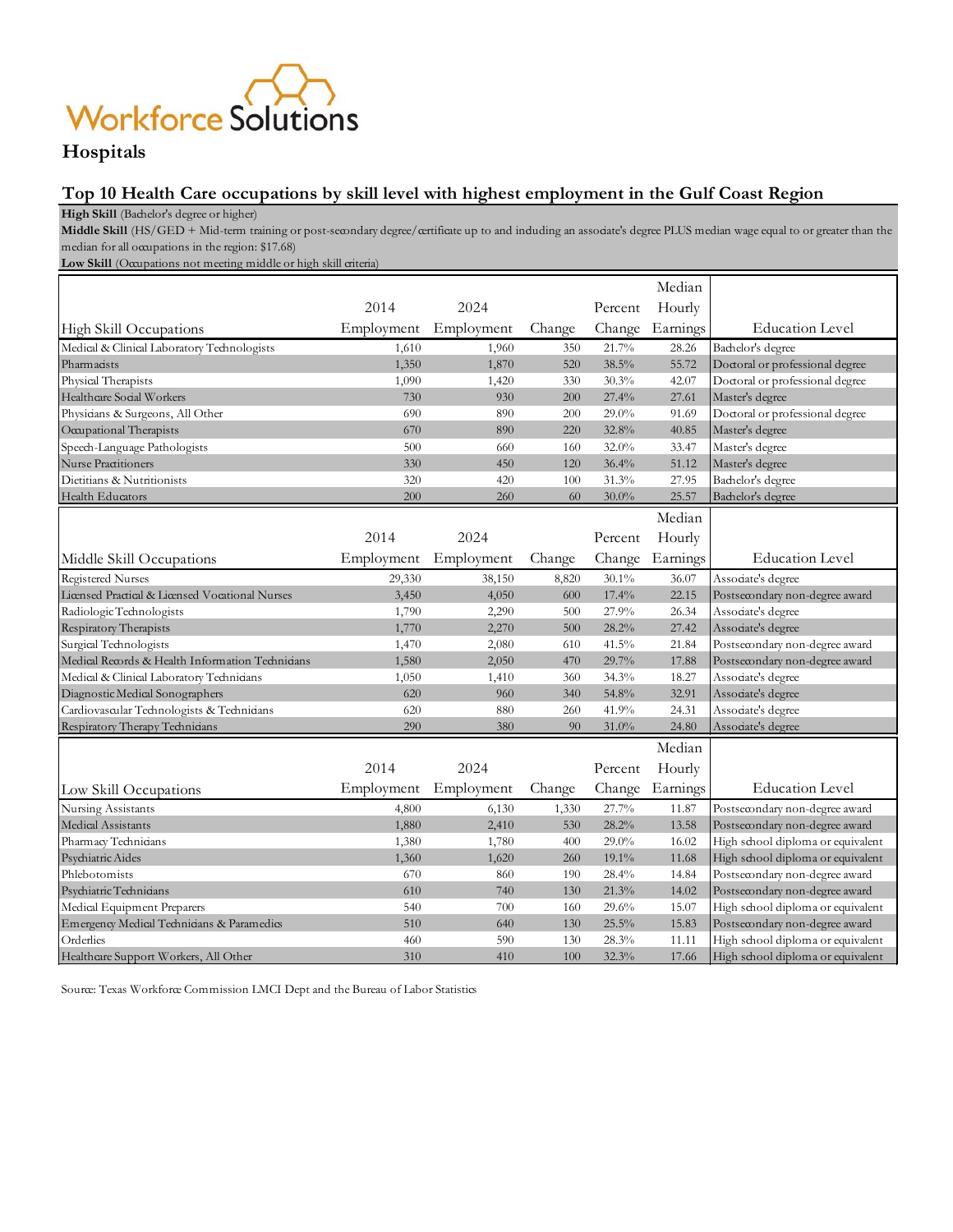

# **Hospitals**

#### **Top 10 Health Care Support occupations by skill level with highest employment in the Gulf Coast Region**

High Skill (Bachelor's degree or higher)

**Middle Skill** (HS/GED + Mid-term training or post-secondary degree/certificate up to and including an associate's degree PLUS median wage equal to or greater than the median for all occupations in the region: \$17.68)

Low Skill (Occupations not meeting middle or high skill criteria)

|                                                          |            |            |        |          | Median   |                                   |
|----------------------------------------------------------|------------|------------|--------|----------|----------|-----------------------------------|
|                                                          | 2014       | 2024       |        | Percent  | Hourly   |                                   |
| High Skill Occupations                                   | Employment | Employment | Change | Change   | Earnings | <b>Education Level</b>            |
| Medical & Health Services Managers                       | 1,610      | 2,090      | 480    | 29.8%    | 48.53    | Bachelor's degree                 |
| Accountants & Auditors                                   | 440        | 570        | 130    | 29.5%    | 34.95    | Bachelor's degree                 |
| Human Resources Specialists                              | 450        | 540        | 90     | $20.0\%$ | 28.56    | Bachelor's degree                 |
| Administrative Services Managers                         | 300        | 390        | 90     | $30.0\%$ | 45.20    | Bachelor's degree                 |
| General & Operations Managers                            | 250        | 320        | 70     | 28.0%    | 56.51    | Bachelor's degree                 |
| Network & Computer Systems Administrators                | 180        | 280        | 100    | 55.6%    | 43.53    | Bachelor's degree                 |
| Financial Managers                                       | 170        | 220        | 50     | 29.4%    | 63.24    | Bachelor's degree                 |
| Training & Development Specialists                       | 170        | 210        | 40     | 23.5%    | 31.62    | Bachelor's degree                 |
| Clergy                                                   | 160        | 210        | 50     | 31.3%    | 23.09    | Bachelor's degree                 |
| Public Relations Specialists                             | 160        | 210        | 50     | 312.5%   | 24.66    | Bachelor's degree                 |
|                                                          |            |            |        |          | Median   |                                   |
|                                                          | 2014       | 2024       |        | Percent  | Hourly   |                                   |
| Middle Skill Occupations                                 | Employment | Employment | Change | Change   | Earnings | <b>Education Level</b>            |
| First-Line Supervisors of Office & Administrative        |            |            |        |          |          |                                   |
| Support Workers                                          | 660        | 850        | 190    | 28.8%    | 26.36    | High school diploma or equivalent |
| Executive Secretaries & Executive Administrative Assista | 710        | 800        | 90     | 12.7%    | 25.74    | High school diploma or equivalent |
| Bookkeeping, Accounting, & Auditing Clerks               | 410        | 520        | 110    | 26.8%    | 17.97    | High school diploma or equivalent |
| Computer User Support Specialists                        | 210        | 330        | 120    | 57.1%    | 25.74    | Some college, no degree           |
| First-Line Supervisors of Mechanics, Installers, &       |            |            |        |          |          |                                   |
| Repairers                                                | 160        | 210        | 50     | 31.3%    | 30.52    | High school diploma or equivalent |
| Purchasing Agents, Ex. Wholesale, Retail, & Farm         |            |            |        |          |          |                                   |
| Products                                                 | 120        | 160        | 40     | 33.3%    | 31.17    | High school diploma or equivalent |
| Computer Network Support Specialists                     | 80         | 120        | 40     | $50.0\%$ | 32.65    | Associate's degree                |
| Procurement Clerks                                       | 70         | 100        | 30     | 42.9%    | 17.97    | High school diploma or equivalent |
| Heating, Air Conditioning, & Refrigeration Mechanics     |            |            |        |          |          |                                   |
| & Installers                                             | 40         | 50         | 10     | 25.0%    | 21.75    | Postsecondary non-degree award    |
| Managers, All Other                                      | 30         | 40         | 10     | 33.3%    | 58.39    | High school diploma or equivalent |
|                                                          |            |            |        |          | Median   |                                   |
|                                                          | 2014       | 2024       |        | Percent  | Hourly   |                                   |
| Low Skill Occupations                                    | Employment | Employment | Change | Change   | Earnings | <b>Education Level</b>            |
| Medical Secretaries                                      | 11,270     | 16,120     | 4,850  | 43.0%    | 15.06    | High school diploma or equivalent |
| Receptionists & Information Clerks                       | 2,250      | 3,110      | 860    | 38.2%    | 12.54    | High school diploma or equivalent |
| Billing & Posting Clerks                                 | 2,250      | 3,040      | 790    | 35.1%    | 17.51    | High school diploma or equivalent |
| Office Clerks, General                                   | 2,060      | 2,200      | 140    | 6.8%     | 14.71    | High school diploma or equivalent |
| Bill & Account Collectors                                | 410        | 550        | 140    | $34.1\%$ | 14.90    | High school diploma or equivalent |
| Janitors & Cleaners, Ex. Maids & Housekeeping            |            |            |        |          |          |                                   |
| Cleaners                                                 | 270        | 360        | 90     | 33.3%    | 9.24     | Less than high school             |
| Sales Representatives, Services, All Other               | 230        | 310        | 80     | 34.8%    | 27.06    | High school diploma or equivalent |
| <b>Customer Service Representatives</b>                  | 210        | 290        | 80     | 38.1%    | 14.25    | High school diploma or equivalent |
| File Clerks                                              | 210        | 250        | 40     | $19.0\%$ | 14.25    | High school diploma or equivalent |
| Secretaries & Administrative Assistants, Ex. Legal,      |            |            |        |          |          |                                   |
| Medical, & Executive                                     | 160        | 220        | 60     | 37.5%    | 15.85    | High school diploma or equivalent |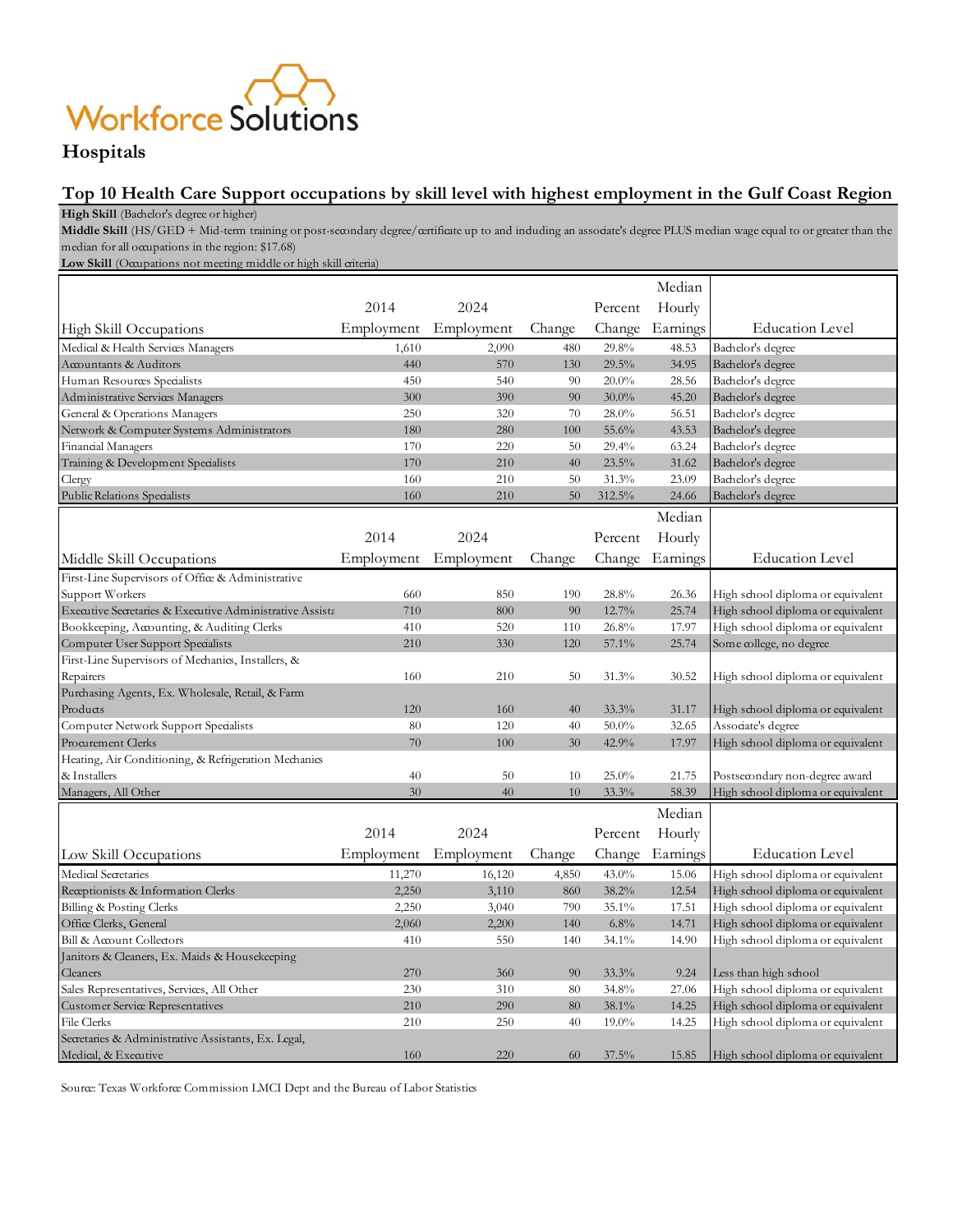

#### **Other Ambulatory Health Care Services**

**Includes ambulance services, blood and organ banks, and all other ambulatory health care services not elsewhere classified.**

# **Top 10 Health Care occupations by skill level with highest employment in the Gulf Coast Region<sup>1</sup>**

**High Skill** (Bachelor's degree or higher)

**Middle Skill** (HS/GED + Mid-term training or post-secondary degree/certificate up to and including an associate's degree PLUS median wage equal to or greater than the median for all occupations in the region: \$17.68)

Low Skill (Occupations not meeting middle or high skill criteria)

|                                                     |            |            |        |           | Median                |                                   |
|-----------------------------------------------------|------------|------------|--------|-----------|-----------------------|-----------------------------------|
|                                                     | 2014       | 2024       |        | Percent   | Hourly                |                                   |
| High Skill Occupations                              | Employment | Employment | Change | Change    | Earnings              | <b>Education Level</b>            |
| Healthcare Practitioners and Technical Workers, All |            |            |        |           |                       |                                   |
| Other                                               | 20         | 30         | 10     | $50.0\%$  | 23.27                 | Bachelor's degree                 |
| Health Educators                                    | 20         | 20         |        | $0.0\%$   | 25.57                 | Bachelor's degree                 |
|                                                     |            |            |        |           | Median                |                                   |
|                                                     | 2014       | 2024       |        | Percent   | Hourly                |                                   |
| Middle Skill Occupations                            | Employment | Employment | Change | Change    | Earnings!             | <b>Education Level</b>            |
| <b>Registered Nurses</b>                            | 120        | 170        | 50     | 41.7%     | 36.07                 | Associate's degree                |
| Medical & Clinical Laboratory Technicians           | 80         | 110        | 30     | 37.5%     | 18.27                 | Associate's degree                |
| Surgical Technologists                              | 10         | 20         | 10     | $100.0\%$ | 21.84                 | Postsecondary non-degree award    |
|                                                     |            |            |        |           | Median                |                                   |
|                                                     | 2014       | 2024       |        | Percent   | Hourly                |                                   |
| Low Skill Occupations                               | Employment | Employment | Change | Change    | Earnings <sup>1</sup> | <b>Education Level</b>            |
| Emergency Medical Technicians & Paramedics          | 1,590      | 2,110      | 520    | 32.7%     | 15.83                 | Postsecondary non-degree award    |
| Phlebotomists                                       | 370        | 500        | 130    | $35.1\%$  | 14.84                 | Postsecondary non-degree award    |
| Medical Assistants                                  | 60         | 80         | 20     | 33.3%     | 13.58                 | Postsecondary non-degree award    |
| Medical Equipment Preparers                         | 20         | 30         | 10     | $50.0\%$  | 15.07                 | High school diploma or equivalent |

1. In some cases there are fewer than ten occupations that meet criteria.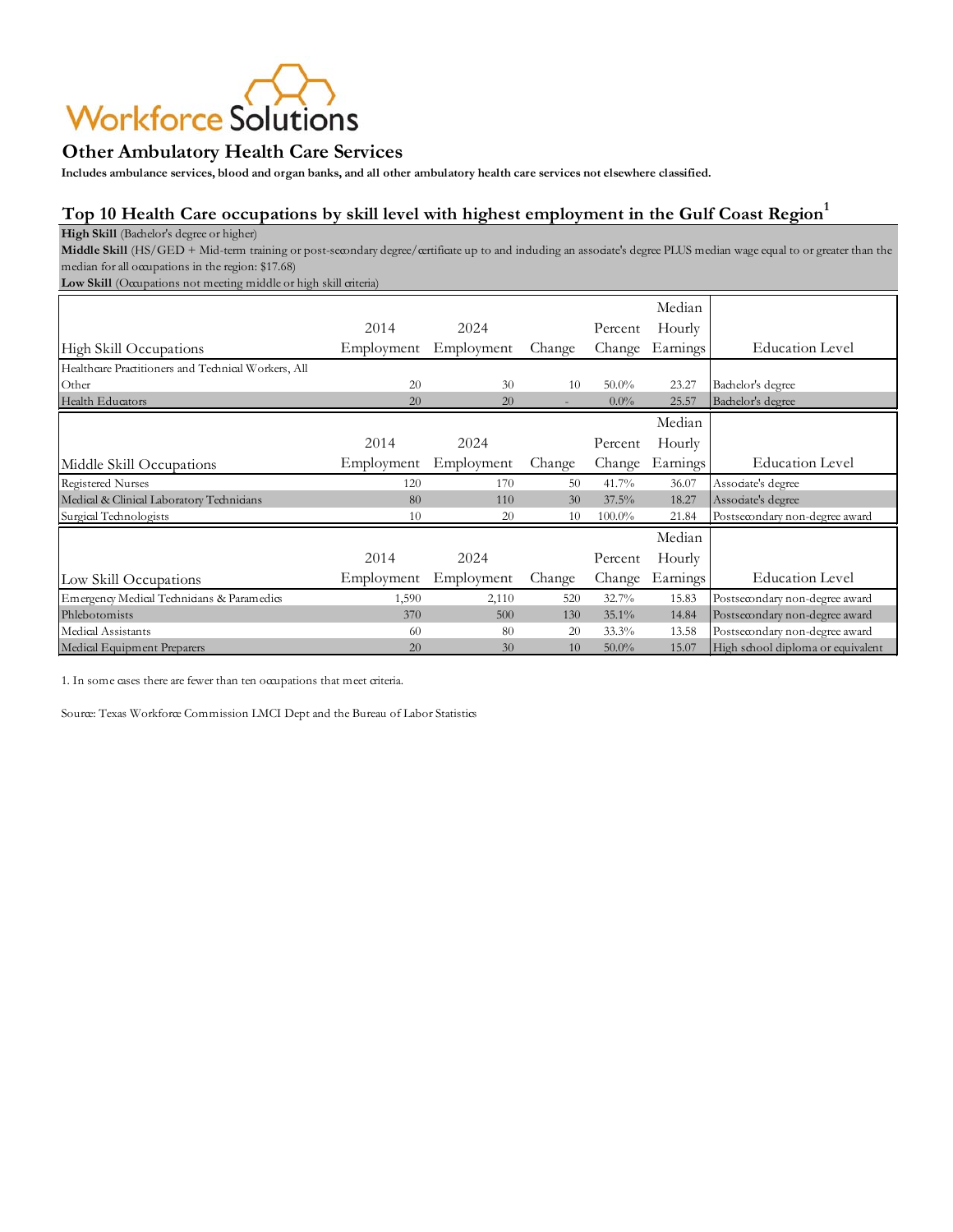#### **Other Ambulatory Health Care Services**

**Includes ambulance services, blood and organ banks, and all other ambulatory health care services not elsewhere classified.**

### **Top 10 Health Care Support occupations by skill level with highest employment in the Gulf Coast Region<sup>1</sup>**

**High Skill** (Bachelor's degree or higher)

**Middle Skill** (HS/GED + Mid-term training or post-secondary degree/certificate up to and including an associate's degree PLUS median wage equal to or greater than the median for all occupations in the region: \$17.68)

Low Skill (Occupations not meeting middle or high skill criteria)

|                                                     |            |            |        |           | Median   |                                   |
|-----------------------------------------------------|------------|------------|--------|-----------|----------|-----------------------------------|
|                                                     | 2014       | 2024       |        | Percent   | Hourly   |                                   |
| High Skill Occupations                              | Employment | Employment | Change | Change    | Earnings | <b>Education Level</b>            |
| General & Operations Managers                       | 120        | 160        | 40     | 33.3%     | 56.51    | Bachelor's degree                 |
| Medical & Health Services Managers                  | 70         | 90         | 20     | 28.6%     | 48.53    | Bachelor's degree                 |
| Human Resources Specialists                         | 20         | 30         | 10     | $50.0\%$  | 28.56    | Bachelor's degree                 |
| Training & Development Specialists                  | 20         | 30         | 10     | $50.0\%$  | 31.62    | Bachelor's degree                 |
| Public Relations Specialists                        | 20         | 30         | 10     | $50.0\%$  | 24.66    | Bachelor's degree                 |
| Administrative Services Managers                    | 10         | 20         | 10     | 100.0%    | 45.20    | Bachelor's degree                 |
| Fundraisers                                         | 10         | 20         | 10     | $100.0\%$ | 27.52    | Bachelor's degree                 |
| Accountants & Auditors                              | 20         | 20         |        | $0.0\%$   | 34.95    | Bachelor's degree                 |
| Network & Computer Systems Administrators           | 20         | 20         | ÷,     | $0.0\%$   | 43.53    | Bachelor's degree                 |
| Compliance Officers                                 | 10         | $10\,$     | ÷      | $0.0\%$   | 38.19    | Bachelor's degree                 |
|                                                     |            |            |        |           | Median   |                                   |
|                                                     | 2014       | 2024       |        | Percent   | Hourly   |                                   |
| Middle Skill Occupations                            | Employment | Employment | Change | Change    | Earnings | <b>Education Level</b>            |
| First-Line Supervisors of Office & Administrative   |            |            |        |           |          |                                   |
| Support Workers                                     | 40         | 50         | 10     | 25.0%     | 26.36    | High school diploma or equivalent |
| Bookkeeping, Accounting, & Auditing Clerks          | 30         | 50         | 20     | $66.7\%$  | 17.97    | High school diploma or equivalent |
| Computer User Support Specialists                   | 20         | 30         | 10     | $50.0\%$  | 25.74    | Some college, no degree           |
| Purchasing Agents, Ex. Wholesale, Retail, & Farm    |            |            |        |           |          |                                   |
| Products                                            | 10         | 10         |        | $0.0\%$   | 31.17    | High school diploma or equivalent |
|                                                     |            |            |        |           | Median   |                                   |
|                                                     | 2014       | 2024       |        | Percent   | Hourly   |                                   |
| Low Skill Occupations                               | Employment | Employment | Change | Change    | Earnings | <b>Education Level</b>            |
| Police, Fire, & Ambulance Dispatchers               | 100        | 130        | 30     | $30.0\%$  | 16.45    | High school diploma or equivalent |
| Ambulance Drivers & Attendants, Ex. Emergency       |            |            |        |           |          |                                   |
| Medical Technicians                                 | 60         | 80         | 20     | 33.3%     | 8.64     | High school diploma or equivalent |
| Sales Representatives, Services, All Other          | 40         | 60         | 20     | $50.0\%$  | 27.06    | High school diploma or equivalent |
| Billing & Posting Clerks                            | 40         | 60         | 20     | $50.0\%$  | 17.51    | High school diploma or equivalent |
| Customer Service Representatives                    | 50         | 60         | 10     | $20.0\%$  | 14.25    | High school diploma or equivalent |
| Secretaries & Administrative Assistants, Ex. Legal, |            |            |        |           |          |                                   |
| Medical, & Executive                                | 40         | 60         | 20     | $50.0\%$  | 15.85    | High school diploma or equivalent |
| Receptionists & Information Clerks                  | 40         | 50         | 10     | 25.0%     | 12.54    | High school diploma or equivalent |
| Medical Secretaries                                 | 40         | 50         | 10     | 25.0%     | 15.06    | High school diploma or equivalent |
| Taxi Drivers & Chauffeurs                           | 30         | 40         | 10     | 33.3%     | 12.39    | Less than high school             |
| Shipping, Receiving, & Traffic Clerks               | 20         | 30         | 10     | $50.0\%$  | 13.96    | High school diploma or equivalent |

1. In some cases there are fewer than ten occupations that meet criteria.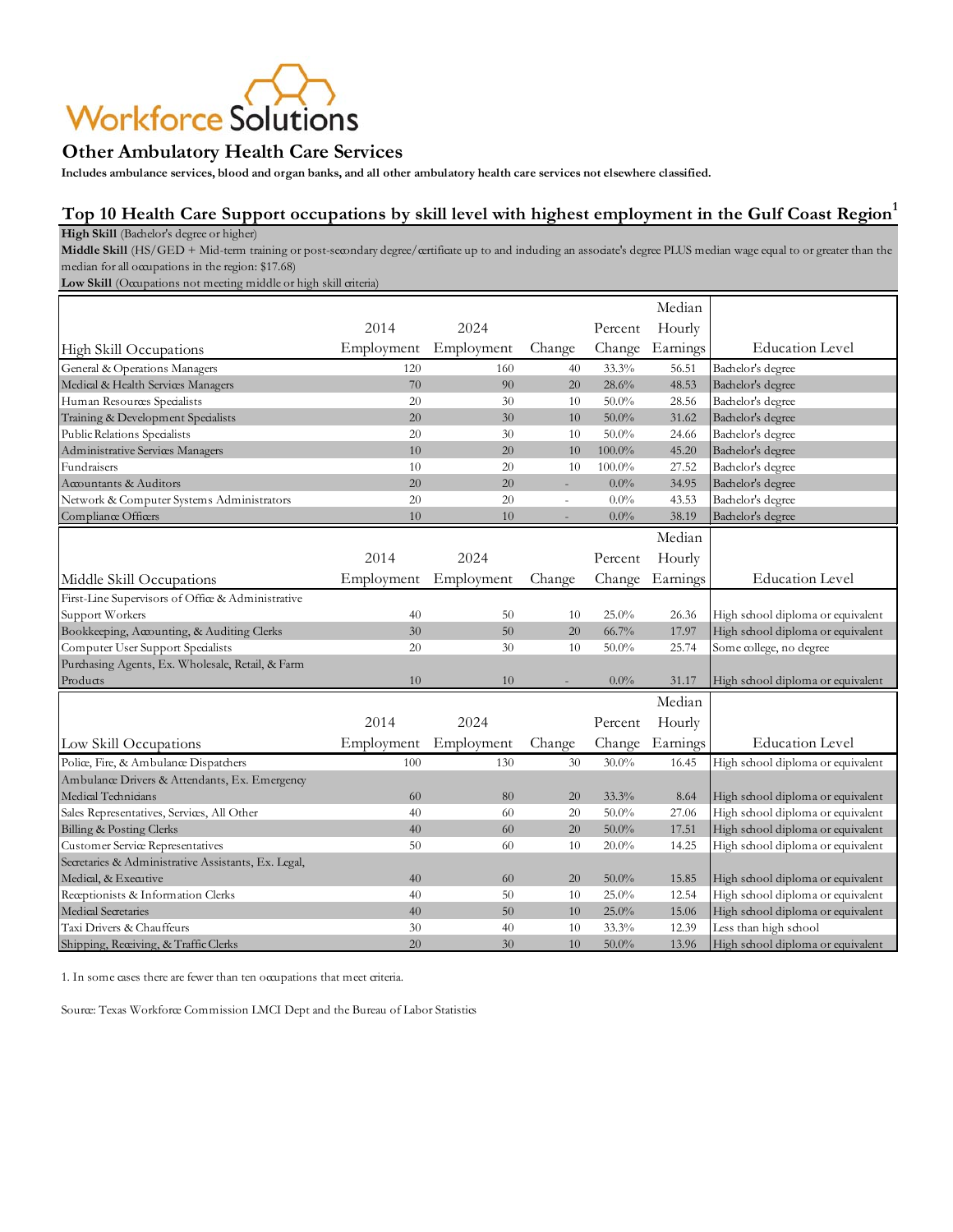## **Home Health Care Services**

# **Top 10 Health Care occupations by skill level with highest employment in the Gulf Coast Region<sup>1</sup>**

**High Skill** (Bachelor's degree or higher)

**Middle Skill** (HS/GED + Mid-term training or post-secondary degree/certificate up to and including an associate's degree PLUS median wage equal to or greater than the median for all occupations in the region: \$17.68)

Low Skill (Occupations not meeting middle or high skill criteria)

|                                                  |            |            |                |          | Median   |                                   |
|--------------------------------------------------|------------|------------|----------------|----------|----------|-----------------------------------|
|                                                  | 2014       | 2024       |                | Percent  | Hourly   |                                   |
| High Skill Occupations                           | Employment | Employment | Change         | Change   | Earnings | <b>Education Level</b>            |
| Physical Therapists                              | 310        | 380        | 70             | 22.6%    | 42.07    | Doctoral or professional degree   |
| Healthcare Social Workers                        | 260        | 350        | 90             | 34.6%    | 27.61    | Master's degree                   |
| Occupational Therapists                          | 130        | 190        | 60             | 46.2%    | 40.85    | Master's degree                   |
| Speech-Language Pathologists                     | 130        | 170        | 40             | 30.8%    | 33.47    | Master's degree                   |
| <b>Nurse Practitioners</b>                       | 40         | 50         | 10             | 25.0%    | 51.12    | Master's degree                   |
| Child, Family, & School Social Workers           | 10         | 10         | $\overline{a}$ | $0.0\%$  | 19.29    | Bachelor's degree                 |
| Health Educators                                 | 10         | 10         |                | $0.0\%$  | 25.57    | Bachelor's degree                 |
| Family & General Practitioners                   | 10         | 10         |                | $0.0\%$  | 91.67    | Doctoral or professional degree   |
|                                                  |            |            |                |          | Median   |                                   |
|                                                  | 2014       | 2024       |                | Percent  | Hourly   |                                   |
| Middle Skill Occupations                         | Employment | Employment | Change         | Change   | Earnings | <b>Education Level</b>            |
| <b>Registered Nurses</b>                         | 3,350      | 4,090      | 740            | $22.1\%$ | 36.07    | Associate's degree                |
| Licensed Practical & Licensed Vocational Nurses  | 3,310      | 4,040      | 730            | $22.1\%$ | 22.15    | Postsecondary non-degree award    |
| Medical Records & Health Information Technicians | 200        | 270        | 70             | 35.0%    | 17.88    | Postsecondary non-degree award    |
| Physical Therapist Assistants                    | 140        | 210        | 70             | $50.0\%$ | 30.91    | Associate's degree                |
| Occupational Therapy Assistants                  | 40         | 50         | 10             | 25.0%    | 32.87    | Associate's degree                |
| Respiratory Therapists                           | 10         | 20         | 10             | 100.0%   | 27.42    | Associate's degree                |
|                                                  |            |            |                |          | Median   |                                   |
|                                                  | 2014       | 2024       |                | Percent  | Hourly   |                                   |
| Low Skill Occupations                            | Employment | Employment | Change         | Change   | Earnings | <b>Education Level</b>            |
| Home Health Aides                                | 6,490      | 9,240      | 2,750          | 42.4%    | 8.80     | Less than high school             |
| Nursing Assistants                               | 1,610      | 2,400      | 790            | $49.1\%$ | 11.87    | Postsecondary non-degree award    |
| Pharmacy Technicians                             | 30         | 40         | 10             | 33.3%    | 16.02    | High school diploma or equivalent |
| Healthcare Support Workers, All Other            | 20         | 30         | 10             | $50.0\%$ | 17.66    | High school diploma or equivalent |

1. In some cases there are fewer than ten occupations that meet criteria.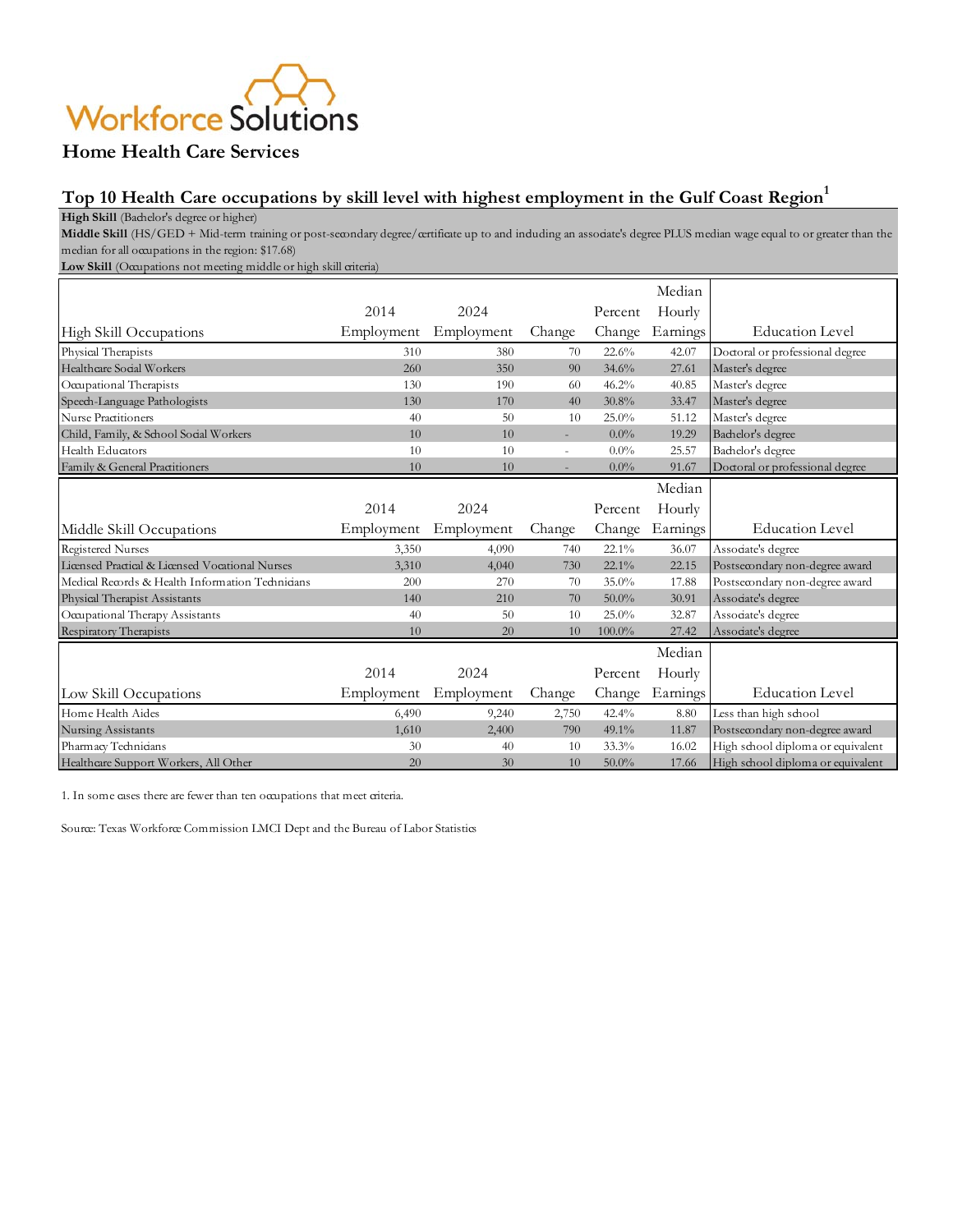## **Home Health Care Services**

#### **Top 10 Health Care Support occupations by skill level with highest employment in the Gulf Coast Region<sup>1</sup>**

**High Skill** (Bachelor's degree or higher)

**Middle Skill** (HS/GED + Mid-term training or post-secondary degree/certificate up to and including an associate's degree PLUS median wage equal to or greater than the median for all occupations in the region: \$17.68)

Low Skill (Occupations not meeting middle or high skill criteria)

|                                                     |            |                       |                          |           | Median   |                                   |
|-----------------------------------------------------|------------|-----------------------|--------------------------|-----------|----------|-----------------------------------|
|                                                     | 2014       | 2024                  |                          | Percent   | Hourly   |                                   |
| High Skill Occupations                              | Employment | Employment            | Change                   | Change    | Earnings | <b>Education Level</b>            |
| General & Operations Managers                       | 450        | 610                   | 160                      | 35.6%     | 56.51    | Bachelor's degree                 |
| Medical & Health Services Managers                  | 310        | 430                   | 120                      | $38.7\%$  | 48.53    | Bachelor's degree                 |
| Human Resources Specialists                         | 80         | 100                   | 20                       | 25.0%     | 28.56    | Bachelor's degree                 |
| Administrative Services Managers                    | 40         | 50                    | 10                       | 25.0%     | 45.20    | Bachelor's degree                 |
| Financial Managers                                  | 40         | 50                    | 10                       | 25.0%     | 63.24    | Bachelor's degree                 |
| Training & Development Specialists                  | 20         | 30                    | 10                       | $50.0\%$  | 31.62    | Bachelor's degree                 |
| Network & Computer Systems Administrators           | 20         | 30                    | 10                       | $50.0\%$  | 43.53    | Bachelor's degree                 |
| Compliance Officers                                 | 10         | 20                    | 10                       | $100.0\%$ | 38.19    | Bachelor's degree                 |
| <b>Chief Executives</b>                             | 10         | 10                    | $\bar{a}$                | $0.0\%$   | 93.74    | Bachelor's degree                 |
|                                                     |            |                       |                          |           | Median   |                                   |
|                                                     | 2014       | 2024                  |                          | Percent   | Hourly   |                                   |
| Middle Skill Occupations                            |            | Employment Employment | Change                   | Change    | Earnings | <b>Education Level</b>            |
| Executive Secretaries & Executive Administrative    |            |                       |                          |           |          |                                   |
| Assistants                                          | 170        | 200                   | 30                       | 17.6%     | 25.74    | High school diploma or equivalent |
| First-Line Supervisors of Office & Administrative   |            |                       |                          |           |          |                                   |
| Support Workers                                     | 140        | 180                   | 40                       | 28.6%     | 26.36    | High school diploma or equivalent |
| Payroll & Timekeeping Clerks                        | 90         | 130                   | 40                       | 44.4%     | 20.12    | High school diploma or equivalent |
| Bookkeeping, Accounting, & Auditing Clerks          | 80         | 110                   | 30                       | 37.5%     | 17.97    | High school diploma or equivalent |
| Computer User Support Specialists                   | 20         | 30                    | 10                       | $50.0\%$  | 25.74    | Some college, no degree           |
| Medical Equipment Repairers                         | 10         | 20                    | 10                       | $100.0\%$ | 23.51    | Associate's degree                |
| Procurement Clerks                                  | 10         | 10                    | $\overline{\phantom{a}}$ | $0.0\%$   | 17.97    | High school diploma or equivalent |
|                                                     |            |                       |                          |           | Median   |                                   |
|                                                     | 2014       | 2024                  |                          | Percent   | Hourly   |                                   |
| Low Skill Occupations                               | Employment | Employment            | Change                   | Change    | Earnings | <b>Education Level</b>            |
| Personal Care Aides                                 | 25,420     | 36,190                | 10,770                   | 42.4%     | 8.50     | Less than high school             |
| Office Clerks, General                              | 880        | 1,130                 | 250                      | 28.4%     | 14.71    | High school diploma or equivalent |
| <b>Medical Secretaries</b>                          | 370        | 540                   | 170                      | 45.9%     | 15.06    | High school diploma or equivalent |
| Sales Representatives, Services, All Other          | 320        | 430                   | 110                      | 34.4%     | 27.06    | High school diploma or equivalent |
| Customer Service Representatives                    | 260        | 360                   | 100                      | 38.5%     | 14.25    | High school diploma or equivalent |
| Secretaries & Administrative Assistants, Ex. Legal, |            |                       |                          |           |          |                                   |
| Medical, & Executive                                | 210        | 310                   | 100                      | 47.6%     | 15.85    | High school diploma or equivalent |
| Billing & Posting Clerks                            | 180        | 250                   | 70                       | 38.9%     | 17.51    | High school diploma or equivalent |
| First-Line Supervisors of Personal Service Workers  | 130        | 170                   | 40                       | 30.8%     | 15.70    | High school diploma or equivalent |
| Receptionists & Information Clerks                  | 120        | 150                   | 30                       | 25.0%     | 12.54    | High school diploma or equivalent |
| Social & Human Service Assistants                   | 70         | 90                    | 20                       | 28.6%     | 14.97    | High school diploma or equivalent |

1. In some cases there are fewer than ten occupations that meet criteria.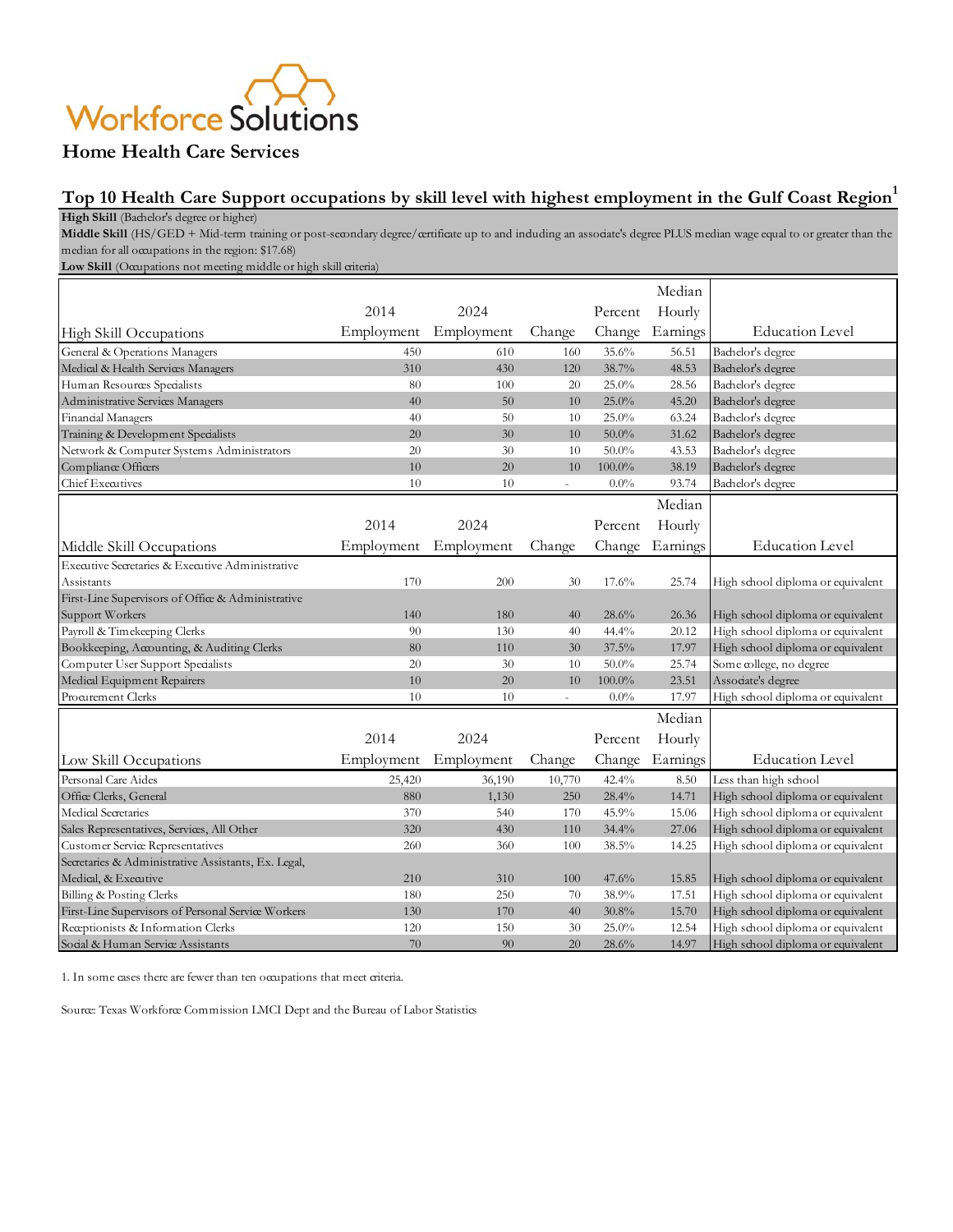

### **Nursing and Residential Care Facilities**

Includes nursing care facilities, residential intellectual and developmental disability facilities, residential mental health and substance abuse facilities, continuing care retirement communities, and assisted living facilities for the elderly.

# **Top 10 Health Care occupations by skill level with highest employment in the Gulf Coast Region<sup>1</sup>**

**High Skill** (Bachelor's degree or higher)

Middle Skill (HS/GED + Mid-term training or post-secondary degree/certificate up to and induding an associate's degree PLUS median wage equal to or greater than the median for all occupations in the region: \$17.68)

Low Skill (Occupations not meeting middle or high skill criteria)

|                                                       |                       |                       |        |          | Median   |                                   |
|-------------------------------------------------------|-----------------------|-----------------------|--------|----------|----------|-----------------------------------|
|                                                       | 2014                  | 2024                  |        | Percent  | Hourly   |                                   |
| High Skill Occupations                                | Employment Employment |                       | Change | Change   | Earnings | <b>Education Level</b>            |
| Healthcare Social Workers                             | 180                   | 230                   | 50     | 27.8%    | 27.61    | Master's degree                   |
| Child, Family, & School Social Workers                | 160                   | 190                   | 30     | 18.8%    | 19.29    | Bachelor's degree                 |
| Physical Therapists                                   | 120                   | 170                   | 50     | 41.7%    | 42.07    | Doctoral or professional degree   |
| Occupational Therapists                               | 110                   | 120                   | 10     | 9.1%     | 40.85    | Master's degree                   |
| Speech-Language Pathologists                          | 90                    | 110                   | 20     | 22.2%    | 33.47    | Master's degree                   |
| Rehabilitation Counselors                             | 70                    | 80                    | 10     | 14.3%    | 18.58    | Master's degree                   |
| Mental Health & Substance Abuse Social Workers        | 40                    | 50                    | 10     | 25.0%    | 18.99    | Bachelor's degree                 |
| Dietitians & Nutritionists                            | 30                    | 40                    | 10     | 33.3%    | 27.95    | Bachelor's degree                 |
| Recreational Therapists                               | 30                    | 40                    | 10     | 33.3%    | 23.25    | Bachelor's degree                 |
| Educational, Guidance, School, & Vocational Counselor | 20                    | 20                    |        | 0.0%     | 27.53    | Master's degree                   |
|                                                       |                       |                       |        |          | Median   |                                   |
|                                                       | 2014                  | 2024                  |        | Percent  | Hourly   |                                   |
| Middle Skill Occupations                              | Employment            | Employment            | Change | Change   | Earnings | <b>Education</b> Level            |
| Licensed Practical & Licensed Vocational Nurses       | 3,330                 | 4,710                 | 1,380  | 41.4%    | 22.15    | Postsecondary non-degree award    |
| <b>Registered Nurses</b>                              | 1,030                 | 1,350                 | 320    | 31.1%    | 36.07    | Associate's degree                |
| Medical Records & Health Information Technicians      | 220                   | 280                   | 60     | 27.3%    | 17.88    | Postsecondary non-degree award    |
| Substance Abuse & Behavioral Disorder Counselors      | 170                   | 210                   | 40     | 23.5%    | 19.97    | High school diploma or equivalent |
| Physical Therapist Assistants                         | 90                    | 130                   | 40     | 44.4%    | 30.91    | Associate's degree                |
| Occupational Therapy Assistants                       | 70                    | 110                   | 40     | 57.1%    | 32.87    | Associate's degree                |
| Respiratory Therapists                                | 40                    | 60                    | 20     | $50.0\%$ | 27.42    | Associate's degree                |
|                                                       |                       |                       |        |          | Median   |                                   |
|                                                       | 2014                  | 2024                  |        | Percent  | Hourly   |                                   |
| Low Skill Occupations                                 |                       | Employment Employment | Change | Change   | Earnings | <b>Education Level</b>            |
| Nursing Assistants                                    | 7,420                 | 9,110                 | 1,690  | 22.8%    | 11.87    | Postsecondary non-degree award    |
| Home Health Aides                                     | 690                   | 890                   | 200    | $29.0\%$ | 8.80     | Less than high school             |
| Medical Assistants                                    | 390                   | 510                   | 120    | 30.8%    | 13.58    | Postsecondary non-degree award    |
| Orderlies                                             | 350                   | 460                   | 110    | 31.4%    | 11.11    | High school diploma or equivalent |
| Psychiatric Aides                                     | 250                   | 290                   | 40     | $16.0\%$ | 11.68    | High school diploma or equivalent |
| Physical Therapist Aides                              | 40                    | 60                    | 20     | $50.0\%$ | 11.45    | High school diploma or equivalent |
| Dietetic Technicians                                  | 10                    | 20                    | 10     | 100.0%   | 11.04    | High school diploma or equivalent |

1. In some cases there are fewer than ten occupations that meet criteria.